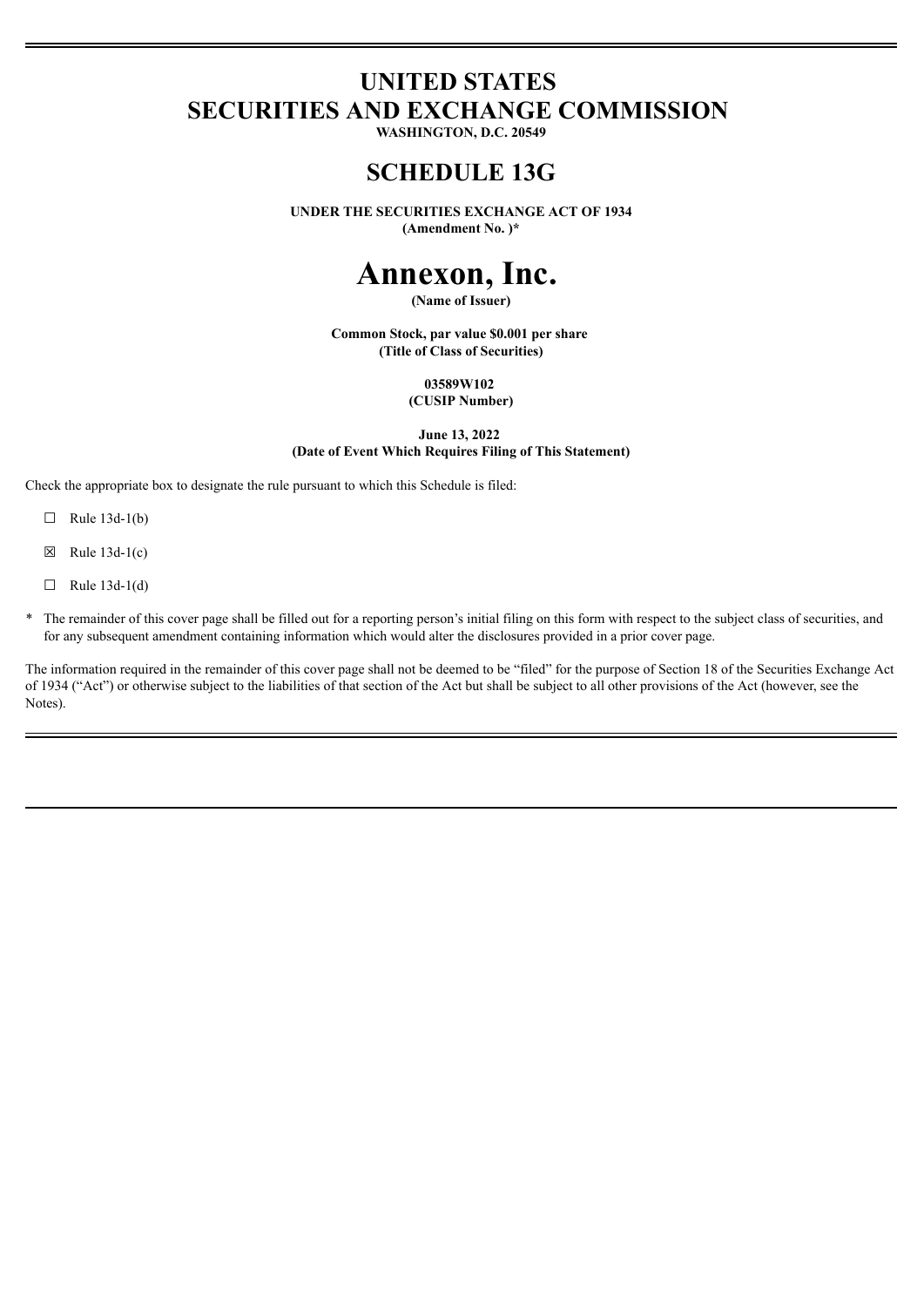| 1.             | Name of reporting persons                                           |                                              |                                                                                            |  |  |  |  |  |
|----------------|---------------------------------------------------------------------|----------------------------------------------|--------------------------------------------------------------------------------------------|--|--|--|--|--|
|                |                                                                     | Venrock Healthcare Capital Partners II, L.P. |                                                                                            |  |  |  |  |  |
| 2.             | Check the Appropriate Box if a Member of a Group (See Instructions) |                                              |                                                                                            |  |  |  |  |  |
|                | (a) $\boxtimes^1$ (b) $\square$                                     |                                              |                                                                                            |  |  |  |  |  |
|                |                                                                     |                                              |                                                                                            |  |  |  |  |  |
| 3 <sub>1</sub> | <b>SEC USE ONLY</b>                                                 |                                              |                                                                                            |  |  |  |  |  |
| 4.             |                                                                     |                                              | Citizenship or Place of Organization                                                       |  |  |  |  |  |
|                | Delaware                                                            |                                              |                                                                                            |  |  |  |  |  |
|                |                                                                     | 5.                                           | Sole Voting Power                                                                          |  |  |  |  |  |
|                | Number of                                                           |                                              | $\Omega$                                                                                   |  |  |  |  |  |
|                | Shares                                                              | 6.                                           | <b>Shared Voting Power</b>                                                                 |  |  |  |  |  |
|                | Beneficially                                                        |                                              |                                                                                            |  |  |  |  |  |
|                | Owned by<br>Each                                                    | 7.                                           | 1,928,477 <sup>2</sup>                                                                     |  |  |  |  |  |
|                | Reporting                                                           |                                              | Sole Dispositive Power                                                                     |  |  |  |  |  |
|                | Person                                                              |                                              | $\mathbf{0}$                                                                               |  |  |  |  |  |
|                | With:                                                               | 8.                                           | Shared Dispositive Power                                                                   |  |  |  |  |  |
|                |                                                                     |                                              | 1,928,477 <sup>2</sup>                                                                     |  |  |  |  |  |
| 9.             |                                                                     |                                              | Aggregate Amount Beneficially Owned by Each Reporting Person                               |  |  |  |  |  |
|                |                                                                     |                                              |                                                                                            |  |  |  |  |  |
|                | 1,928,477 <sup>2</sup>                                              |                                              |                                                                                            |  |  |  |  |  |
| 10.            |                                                                     |                                              | Check if the Aggregate Amount in Row (9) Excludes Certain Shares (See Instructions) $\Box$ |  |  |  |  |  |
| 11.            | Percent of Class Represented by Amount in Row (9)                   |                                              |                                                                                            |  |  |  |  |  |
|                | $5.0\%^{3}$                                                         |                                              |                                                                                            |  |  |  |  |  |
| 12.            |                                                                     |                                              | Type of Reporting Person (See Instructions)                                                |  |  |  |  |  |
|                | PN                                                                  |                                              |                                                                                            |  |  |  |  |  |

- 1 Venrock Healthcare Capital Partners II, L.P., VHCP Co-Investment Holdings II, LLC, Venrock Healthcare Capital Partners III, L.P., VHCP Co-Investment Holdings III, LLC, Venrock Healthcare Capital Partners EG, L.P., VHCP Management II, LLC, VHCP Management III, LLC, VHCP Management EG, LLC, Nimish Shah and Bong Koh are members of a group for the purposes of this Schedule 13G.
- 2 Consists of (i) 257,967 shares held by Venrock Healthcare Capital Partners II, L.P., (ii) 104,482 shares held by VHCP Co-Investment Holdings II, LLC, (iii) 581,140 shares held by Venrock Healthcare Capital Partners III, L.P., (iv) 58,104 shares held by VHCP Co-Investment Holdings III, LLC and (v) 926,784 shares held by Venrock Healthcare Capital Partners EG, L.P.
- 3 This percentage is calculated based upon 38,563,565 shares outstanding as of May 2, 2022, as reported in the Issuer's Quarterly Report on Form 10-Q filed with the Securities and Exchange Commission on May 9, 2022.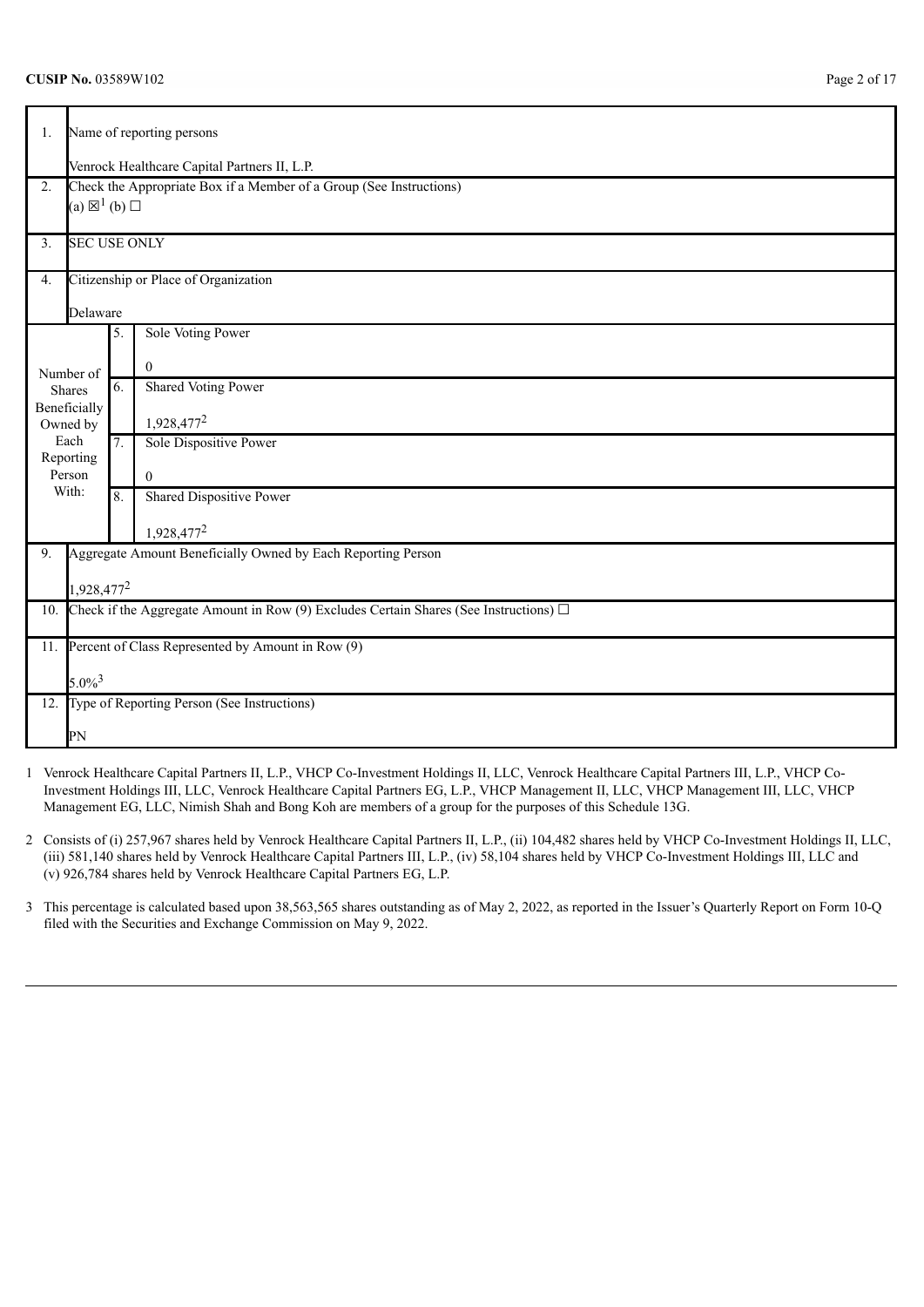| 1.  | Name of reporting persons                                                                  |    |                                                                     |  |  |  |  |
|-----|--------------------------------------------------------------------------------------------|----|---------------------------------------------------------------------|--|--|--|--|
|     | VHCP Co-Investment Holdings II, LLC                                                        |    |                                                                     |  |  |  |  |
| 2.  |                                                                                            |    | Check the Appropriate Box if a Member of a Group (See Instructions) |  |  |  |  |
|     | (a) $\boxtimes^1$ (b) $\square$                                                            |    |                                                                     |  |  |  |  |
|     |                                                                                            |    |                                                                     |  |  |  |  |
| 3.  | <b>SEC USE ONLY</b>                                                                        |    |                                                                     |  |  |  |  |
| 4.  |                                                                                            |    | Citizenship or Place of Organization                                |  |  |  |  |
|     | Delaware                                                                                   |    |                                                                     |  |  |  |  |
|     |                                                                                            | 5. | Sole Voting Power                                                   |  |  |  |  |
|     | Number of                                                                                  |    | $\Omega$                                                            |  |  |  |  |
|     | Shares                                                                                     | 6. | <b>Shared Voting Power</b>                                          |  |  |  |  |
|     | Beneficially                                                                               |    | 1,928,477 <sup>2</sup>                                              |  |  |  |  |
|     | Owned by<br>Each                                                                           | 7. | Sole Dispositive Power                                              |  |  |  |  |
|     | Reporting                                                                                  |    |                                                                     |  |  |  |  |
|     | Person                                                                                     |    | $\mathbf{0}$                                                        |  |  |  |  |
|     | With:                                                                                      | 8. | Shared Dispositive Power                                            |  |  |  |  |
|     |                                                                                            |    | 1,928,477 <sup>2</sup>                                              |  |  |  |  |
| 9.  |                                                                                            |    | Aggregate Amount Beneficially Owned by Each Reporting Person        |  |  |  |  |
|     |                                                                                            |    |                                                                     |  |  |  |  |
|     | 1,928,477 <sup>2</sup>                                                                     |    |                                                                     |  |  |  |  |
| 10. | Check if the Aggregate Amount in Row (9) Excludes Certain Shares (See Instructions) $\Box$ |    |                                                                     |  |  |  |  |
| 11. |                                                                                            |    | Percent of Class Represented by Amount in Row (9)                   |  |  |  |  |
|     | $5.0\%^{3}$                                                                                |    |                                                                     |  |  |  |  |
| 12. |                                                                                            |    | Type of Reporting Person (See Instructions)                         |  |  |  |  |
|     | OO                                                                                         |    |                                                                     |  |  |  |  |

- 1 Venrock Healthcare Capital Partners II, L.P., VHCP Co-Investment Holdings II, LLC, Venrock Healthcare Capital Partners III, L.P., VHCP Co-Investment Holdings III, LLC, Venrock Healthcare Capital Partners EG, L.P., VHCP Management II, LLC, VHCP Management III, LLC, VHCP Management EG, LLC, Nimish Shah and Bong Koh are members of a group for the purposes of this Schedule 13G.
- 2 Consists of (i) 257,967 shares held by Venrock Healthcare Capital Partners II, L.P., (ii) 104,482 shares held by VHCP Co-Investment Holdings II, LLC, (iii) 581,140 shares held by Venrock Healthcare Capital Partners III, L.P., (iv) 58,104 shares held by VHCP Co-Investment Holdings III, LLC and (v) 926,784 shares held by Venrock Healthcare Capital Partners EG, L.P.
- 3 This percentage is calculated based upon 38,563,565 shares outstanding as of May 2, 2022, as reported in the Issuer's Quarterly Report on Form 10-Q filed with the Securities and Exchange Commission on May 9, 2022.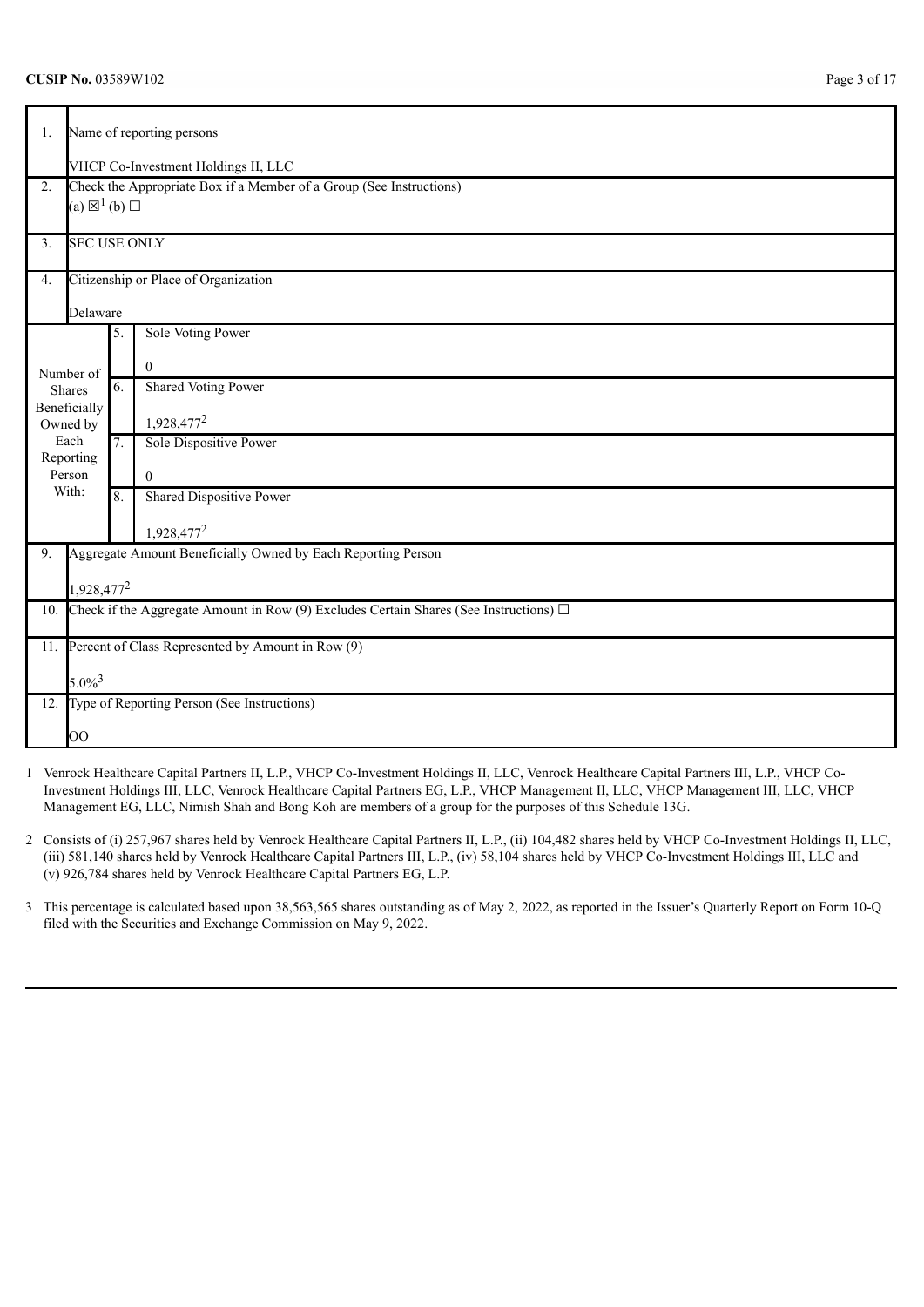# **CUSIP No.** 03589W102 Page 4 of 17

| 1.             | Name of reporting persons                     |                  |                                                                                            |  |  |  |  |
|----------------|-----------------------------------------------|------------------|--------------------------------------------------------------------------------------------|--|--|--|--|
|                | Venrock Healthcare Capital Partners III, L.P. |                  |                                                                                            |  |  |  |  |
| 2.             |                                               |                  | Check the Appropriate Box if a Member of a Group (See Instructions)                        |  |  |  |  |
|                | (a) $\boxtimes^1$ (b) $\square$               |                  |                                                                                            |  |  |  |  |
| 3 <sub>1</sub> | <b>SEC USE ONLY</b>                           |                  |                                                                                            |  |  |  |  |
| 4.             |                                               |                  | Citizenship or Place of Organization                                                       |  |  |  |  |
|                | Delaware                                      |                  |                                                                                            |  |  |  |  |
|                |                                               | 5.               | <b>Sole Voting Power</b>                                                                   |  |  |  |  |
|                | Number of                                     |                  | $\overline{0}$                                                                             |  |  |  |  |
|                | Shares                                        | 6.               | <b>Shared Voting Power</b>                                                                 |  |  |  |  |
|                | Beneficially                                  |                  | 1,928,477 <sup>2</sup>                                                                     |  |  |  |  |
|                | Owned by<br>Each                              | $\overline{7}$ . | Sole Dispositive Power                                                                     |  |  |  |  |
|                | Reporting                                     |                  |                                                                                            |  |  |  |  |
|                | Person<br>With:                               |                  | $\theta$                                                                                   |  |  |  |  |
|                |                                               | 8.               | <b>Shared Dispositive Power</b>                                                            |  |  |  |  |
|                |                                               |                  | 1,928,477 <sup>2</sup>                                                                     |  |  |  |  |
| 9.             |                                               |                  | Aggregate Amount Beneficially Owned by Each Reporting Person                               |  |  |  |  |
|                | 1,928,477 <sup>2</sup>                        |                  |                                                                                            |  |  |  |  |
| 10.            |                                               |                  | Check if the Aggregate Amount in Row (9) Excludes Certain Shares (See Instructions) $\Box$ |  |  |  |  |
|                |                                               |                  |                                                                                            |  |  |  |  |
| 11.            |                                               |                  | Percent of Class Represented by Amount in Row (9)                                          |  |  |  |  |
|                | $5.0\%^{3}$                                   |                  |                                                                                            |  |  |  |  |
| 12.            |                                               |                  | Type of Reporting Person (See Instructions)                                                |  |  |  |  |
|                | PN                                            |                  |                                                                                            |  |  |  |  |

1 Venrock Healthcare Capital Partners II, L.P., VHCP Co-Investment Holdings II, LLC, Venrock Healthcare Capital Partners III, L.P., VHCP Co-Investment Holdings III, LLC, Venrock Healthcare Capital Partners EG, L.P., VHCP Management II, LLC, VHCP Management III, LLC, VHCP Management EG, LLC, Nimish Shah and Bong Koh are members of a group for the purposes of this Schedule 13G.

2 Consists of (i) 257,967 shares held by Venrock Healthcare Capital Partners II, L.P., (ii) 104,482 shares held by VHCP Co-Investment Holdings II, LLC, (iii) 581,140 shares held by Venrock Healthcare Capital Partners III, L.P., (iv) 58,104 shares held by VHCP Co-Investment Holdings III, LLC and (v) 926,784 shares held by Venrock Healthcare Capital Partners EG, L.P.

3 This percentage is calculated based upon 38,563,565 shares outstanding as of May 2, 2022, as reported in the Issuer's Quarterly Report on Form 10-Q filed with the Securities and Exchange Commission on May 9, 2022.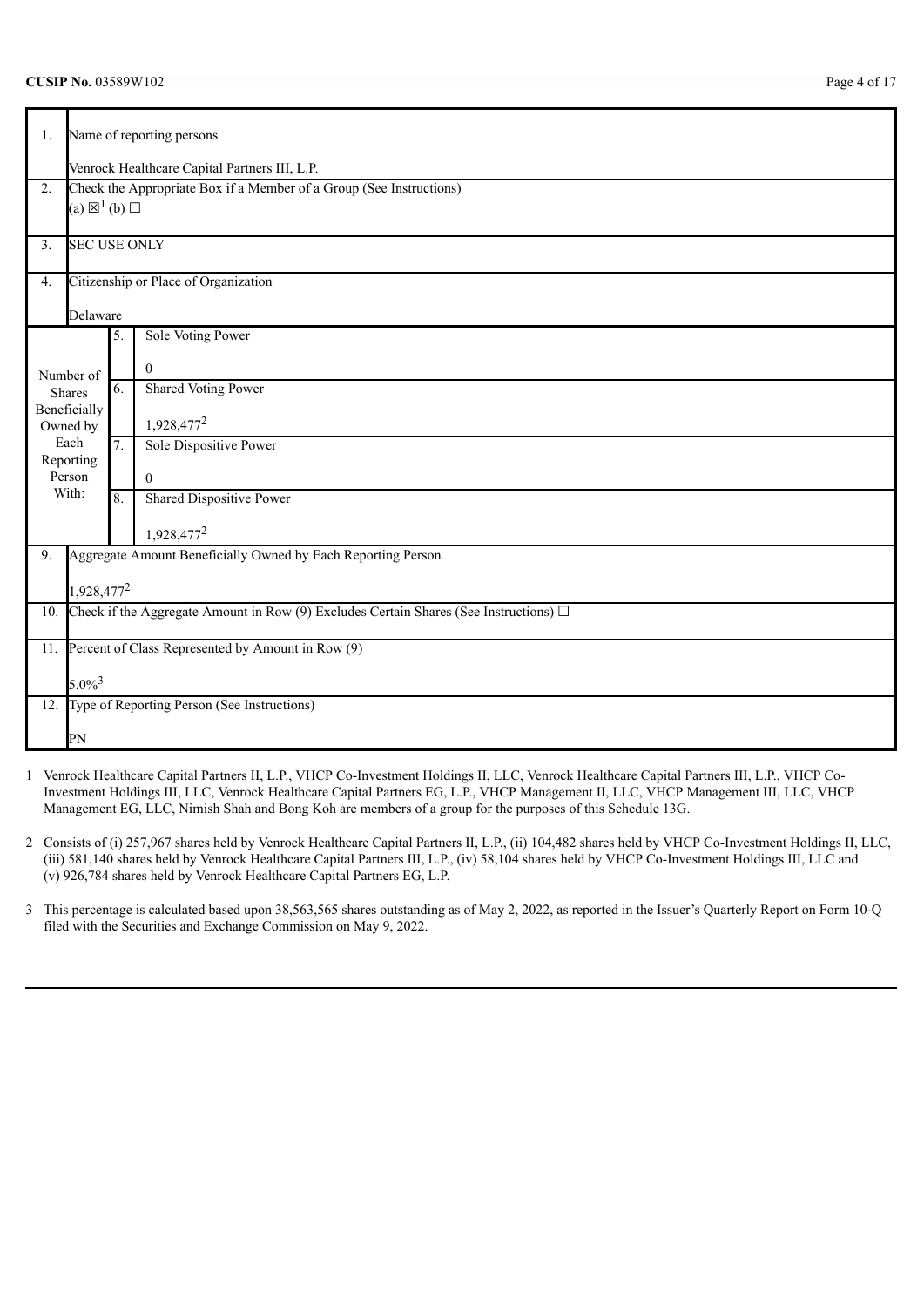| 1.             | Name of reporting persons                                                                                            |                                      |                                                                     |  |  |  |  |  |
|----------------|----------------------------------------------------------------------------------------------------------------------|--------------------------------------|---------------------------------------------------------------------|--|--|--|--|--|
|                |                                                                                                                      | VHCP Co-Investment Holdings III, LLC |                                                                     |  |  |  |  |  |
| 2.             |                                                                                                                      |                                      | Check the Appropriate Box if a Member of a Group (See Instructions) |  |  |  |  |  |
|                | (a) $\boxtimes^1$ (b) $\square$                                                                                      |                                      |                                                                     |  |  |  |  |  |
| 3 <sub>1</sub> | <b>SEC USE ONLY</b>                                                                                                  |                                      |                                                                     |  |  |  |  |  |
| 4.             |                                                                                                                      |                                      | Citizenship or Place of Organization                                |  |  |  |  |  |
|                | Delaware                                                                                                             |                                      |                                                                     |  |  |  |  |  |
|                |                                                                                                                      | 5.                                   | Sole Voting Power                                                   |  |  |  |  |  |
|                | Number of                                                                                                            |                                      | $\mathbf{0}$                                                        |  |  |  |  |  |
|                | Shares                                                                                                               | 6.                                   | <b>Shared Voting Power</b>                                          |  |  |  |  |  |
|                | Beneficially                                                                                                         |                                      |                                                                     |  |  |  |  |  |
|                | Owned by<br>Each                                                                                                     | 7.                                   | 1,928,477 <sup>2</sup><br>Sole Dispositive Power                    |  |  |  |  |  |
|                | Reporting                                                                                                            |                                      |                                                                     |  |  |  |  |  |
|                | Person                                                                                                               |                                      | $\overline{0}$                                                      |  |  |  |  |  |
|                | With:                                                                                                                | 8.                                   | <b>Shared Dispositive Power</b>                                     |  |  |  |  |  |
|                |                                                                                                                      |                                      | 1,928,477 <sup>2</sup>                                              |  |  |  |  |  |
| 9.             |                                                                                                                      |                                      | Aggregate Amount Beneficially Owned by Each Reporting Person        |  |  |  |  |  |
|                |                                                                                                                      |                                      |                                                                     |  |  |  |  |  |
| 10.            | 1,928,477 <sup>2</sup><br>Check if the Aggregate Amount in Row (9) Excludes Certain Shares (See Instructions) $\Box$ |                                      |                                                                     |  |  |  |  |  |
|                |                                                                                                                      |                                      |                                                                     |  |  |  |  |  |
| 11.            | Percent of Class Represented by Amount in Row (9)                                                                    |                                      |                                                                     |  |  |  |  |  |
|                | $5.0\%^{3}$                                                                                                          |                                      |                                                                     |  |  |  |  |  |
|                |                                                                                                                      |                                      | 12. Type of Reporting Person (See Instructions)                     |  |  |  |  |  |
|                | O <sub>O</sub>                                                                                                       |                                      |                                                                     |  |  |  |  |  |

- 1 Venrock Healthcare Capital Partners II, L.P., VHCP Co-Investment Holdings II, LLC, Venrock Healthcare Capital Partners III, L.P., VHCP Co-Investment Holdings III, LLC, Venrock Healthcare Capital Partners EG, L.P., VHCP Management II, LLC, VHCP Management III, LLC, VHCP Management EG, LLC, Nimish Shah and Bong Koh are members of a group for the purposes of this Schedule 13G.
- 2 Consists of (i) 257,967 shares held by Venrock Healthcare Capital Partners II, L.P., (ii) 104,482 shares held by VHCP Co-Investment Holdings II, LLC, (iii) 581,140 shares held by Venrock Healthcare Capital Partners III, L.P., (iv) 58,104 shares held by VHCP Co-Investment Holdings III, LLC and (v) 926,784 shares held by Venrock Healthcare Capital Partners EG, L.P.
- 3 This percentage is calculated based upon 38,563,565 shares outstanding as of May 2, 2022, as reported in the Issuer's Quarterly Report on Form 10-Q filed with the Securities and Exchange Commission on May 9, 2022.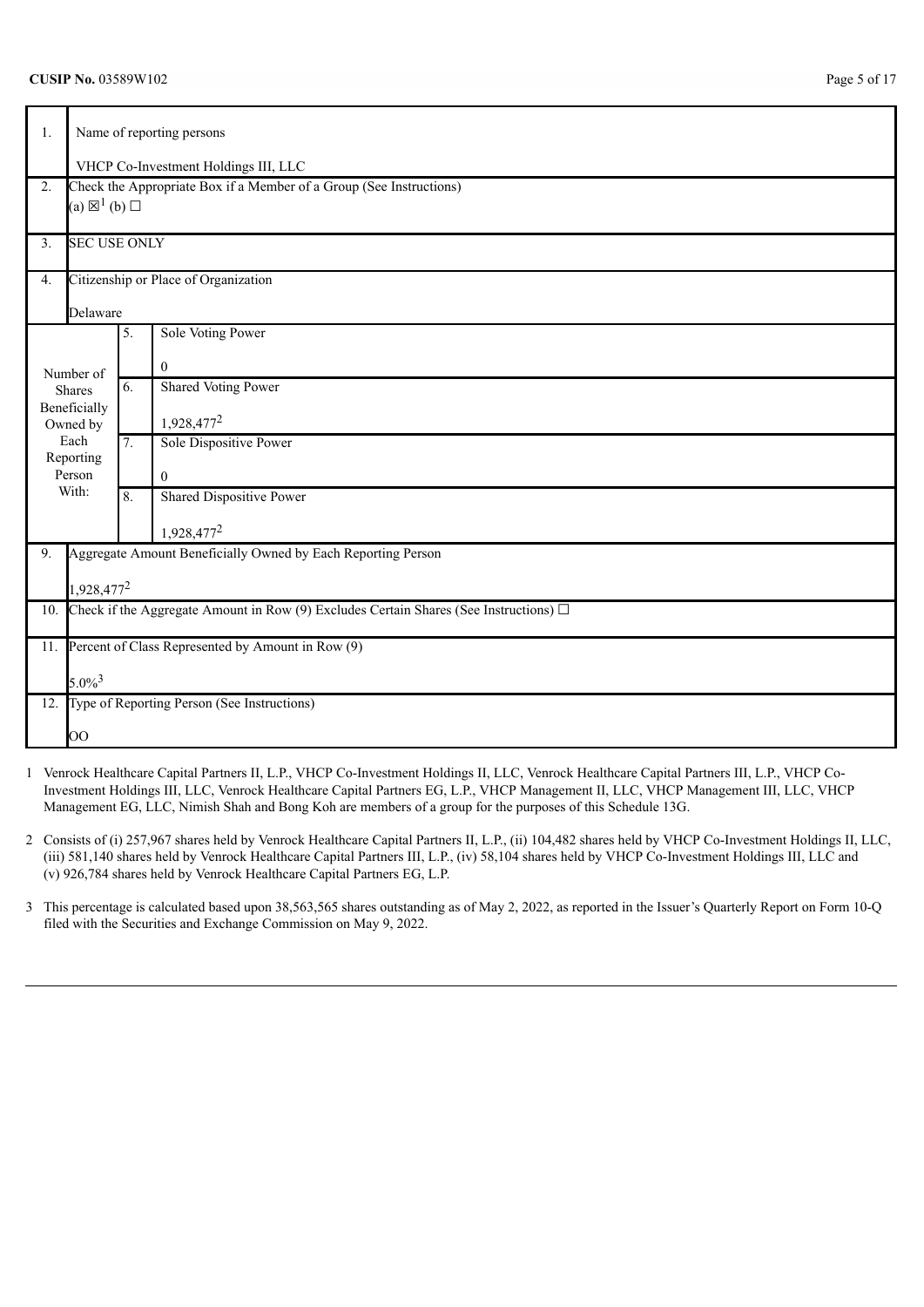| 1.  |                          | Name of reporting persons                                                                              |                                                                                            |  |  |  |  |  |
|-----|--------------------------|--------------------------------------------------------------------------------------------------------|--------------------------------------------------------------------------------------------|--|--|--|--|--|
|     |                          | Venrock Healthcare Capital Partners EG, L.P.                                                           |                                                                                            |  |  |  |  |  |
| 2.  |                          | Check the Appropriate Box if a Member of a Group (See Instructions)<br>(a) $\boxtimes^1$ (b) $\square$ |                                                                                            |  |  |  |  |  |
|     |                          |                                                                                                        |                                                                                            |  |  |  |  |  |
| 3.  | <b>SEC USE ONLY</b>      |                                                                                                        |                                                                                            |  |  |  |  |  |
| 4.  |                          | Citizenship or Place of Organization                                                                   |                                                                                            |  |  |  |  |  |
|     | Delaware                 |                                                                                                        |                                                                                            |  |  |  |  |  |
|     |                          | 5.                                                                                                     | Sole Voting Power                                                                          |  |  |  |  |  |
|     | Number of                |                                                                                                        | $\mathbf{0}$                                                                               |  |  |  |  |  |
|     | Shares                   | 6.                                                                                                     | <b>Shared Voting Power</b>                                                                 |  |  |  |  |  |
|     | Beneficially<br>Owned by |                                                                                                        | 1,928,477 <sup>2</sup>                                                                     |  |  |  |  |  |
|     | Each<br>Reporting        | 7.                                                                                                     | Sole Dispositive Power                                                                     |  |  |  |  |  |
|     | Person                   |                                                                                                        | $\mathbf{0}$                                                                               |  |  |  |  |  |
|     | With:                    | 8.                                                                                                     | <b>Shared Dispositive Power</b>                                                            |  |  |  |  |  |
|     |                          |                                                                                                        | 1,928,477 <sup>2</sup>                                                                     |  |  |  |  |  |
| 9.  |                          |                                                                                                        | Aggregate Amount Beneficially Owned by Each Reporting Person                               |  |  |  |  |  |
|     | 1,928,477 <sup>2</sup>   |                                                                                                        |                                                                                            |  |  |  |  |  |
| 10. |                          |                                                                                                        | Check if the Aggregate Amount in Row (9) Excludes Certain Shares (See Instructions) $\Box$ |  |  |  |  |  |
| 11. |                          |                                                                                                        | Percent of Class Represented by Amount in Row (9)                                          |  |  |  |  |  |
|     | $5.0\%^{3}$              |                                                                                                        |                                                                                            |  |  |  |  |  |
| 12. |                          |                                                                                                        | Type of Reporting Person (See Instructions)                                                |  |  |  |  |  |
|     | PN                       |                                                                                                        |                                                                                            |  |  |  |  |  |

- 1 Venrock Healthcare Capital Partners II, L.P., VHCP Co-Investment Holdings II, LLC, Venrock Healthcare Capital Partners III, L.P., VHCP Co-Investment Holdings III, LLC, Venrock Healthcare Capital Partners EG, L.P., VHCP Management II, LLC, VHCP Management III, LLC, VHCP Management EG, LLC, Nimish Shah and Bong Koh are members of a group for the purposes of this Schedule 13G.
- 2 Consists of (i) 257,967 shares held by Venrock Healthcare Capital Partners II, L.P., (ii) 104,482 shares held by VHCP Co-Investment Holdings II, LLC, (iii) 581,140 shares held by Venrock Healthcare Capital Partners III, L.P., (iv) 58,104 shares held by VHCP Co-Investment Holdings III, LLC and (v) 926,784 shares held by Venrock Healthcare Capital Partners EG, L.P.
- 3 This percentage is calculated based upon 38,563,565 shares outstanding as of May 2, 2022, as reported in the Issuer's Quarterly Report on Form 10-Q filed with the Securities and Exchange Commission on May 9, 2022.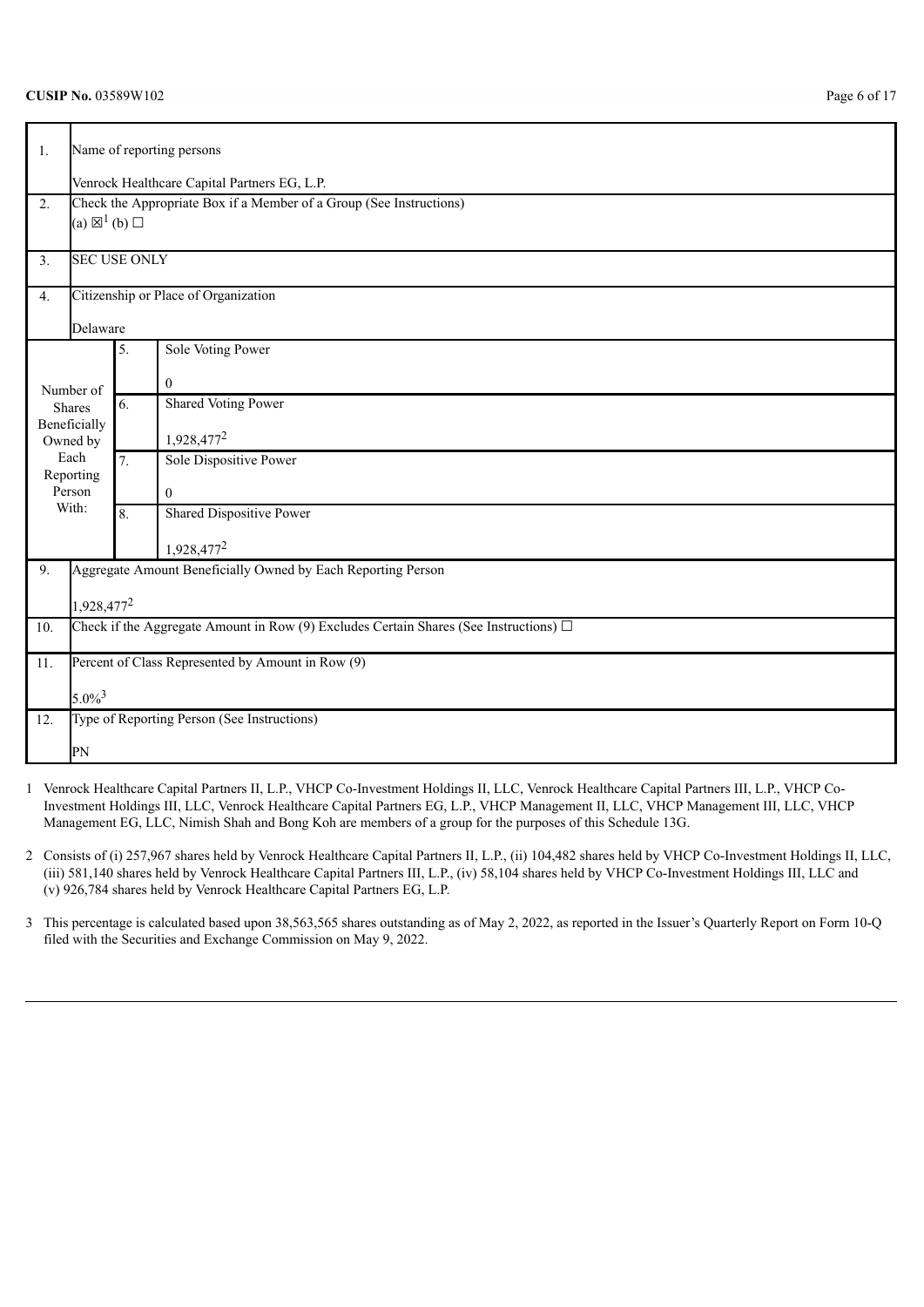| 1.            | Name of reporting persons                                                                  |                     |                                                                     |  |  |  |  |
|---------------|--------------------------------------------------------------------------------------------|---------------------|---------------------------------------------------------------------|--|--|--|--|
|               | VHCP Management II, LLC                                                                    |                     |                                                                     |  |  |  |  |
| 2.            |                                                                                            |                     | Check the Appropriate Box if a Member of a Group (See Instructions) |  |  |  |  |
|               | (a) $\boxtimes^1$ (b) $\square$                                                            |                     |                                                                     |  |  |  |  |
| 3.            |                                                                                            | <b>SEC USE ONLY</b> |                                                                     |  |  |  |  |
| 4.            |                                                                                            |                     | Citizenship or Place of Organization                                |  |  |  |  |
|               | Delaware                                                                                   |                     |                                                                     |  |  |  |  |
|               |                                                                                            | 5.                  | Sole Voting Power                                                   |  |  |  |  |
| Number of     |                                                                                            |                     | $\bf{0}$                                                            |  |  |  |  |
| <b>Shares</b> |                                                                                            | 6.                  | Shared Voting Power                                                 |  |  |  |  |
| Owned by      | Beneficially                                                                               |                     | 1,928,477 <sup>2</sup>                                              |  |  |  |  |
| Each          |                                                                                            | 7.                  | Sole Dispositive Power                                              |  |  |  |  |
| Person        | Reporting                                                                                  |                     | $\theta$                                                            |  |  |  |  |
| With:         |                                                                                            | 8.                  | Shared Dispositive Power                                            |  |  |  |  |
|               |                                                                                            |                     | 1,928,477 <sup>2</sup>                                              |  |  |  |  |
| 9.            |                                                                                            |                     | Aggregate Amount Beneficially Owned by Each Reporting Person        |  |  |  |  |
|               | 1,928,477 <sup>2</sup>                                                                     |                     |                                                                     |  |  |  |  |
| 10.           | Check if the Aggregate Amount in Row (9) Excludes Certain Shares (See Instructions) $\Box$ |                     |                                                                     |  |  |  |  |
| 11.           | Percent of Class Represented by Amount in Row (9)                                          |                     |                                                                     |  |  |  |  |
|               |                                                                                            |                     |                                                                     |  |  |  |  |
|               | $5.0\%^{3}$                                                                                |                     |                                                                     |  |  |  |  |
| 12.           |                                                                                            |                     | Type of Reporting Person (See Instructions)                         |  |  |  |  |
|               | OO                                                                                         |                     |                                                                     |  |  |  |  |

- 1 Venrock Healthcare Capital Partners II, L.P., VHCP Co-Investment Holdings II, LLC, Venrock Healthcare Capital Partners III, L.P., VHCP Co-Investment Holdings III, LLC, Venrock Healthcare Capital Partners EG, L.P., VHCP Management II, LLC, VHCP Management III, LLC, VHCP Management EG, LLC, Nimish Shah and Bong Koh are members of a group for the purposes of this Schedule 13G.
- 2 Consists of (i) 257,967 shares held by Venrock Healthcare Capital Partners II, L.P., (ii) 104,482 shares held by VHCP Co-Investment Holdings II, LLC, (iii) 581,140 shares held by Venrock Healthcare Capital Partners III, L.P., (iv) 58,104 shares held by VHCP Co-Investment Holdings III, LLC and (v) 926,784 shares held by Venrock Healthcare Capital Partners EG, L.P.
- 3 This percentage is calculated based upon 38,563,565 shares outstanding as of May 2, 2022, as reported in the Issuer's Quarterly Report on Form 10-Q filed with the Securities and Exchange Commission on May 9, 2022.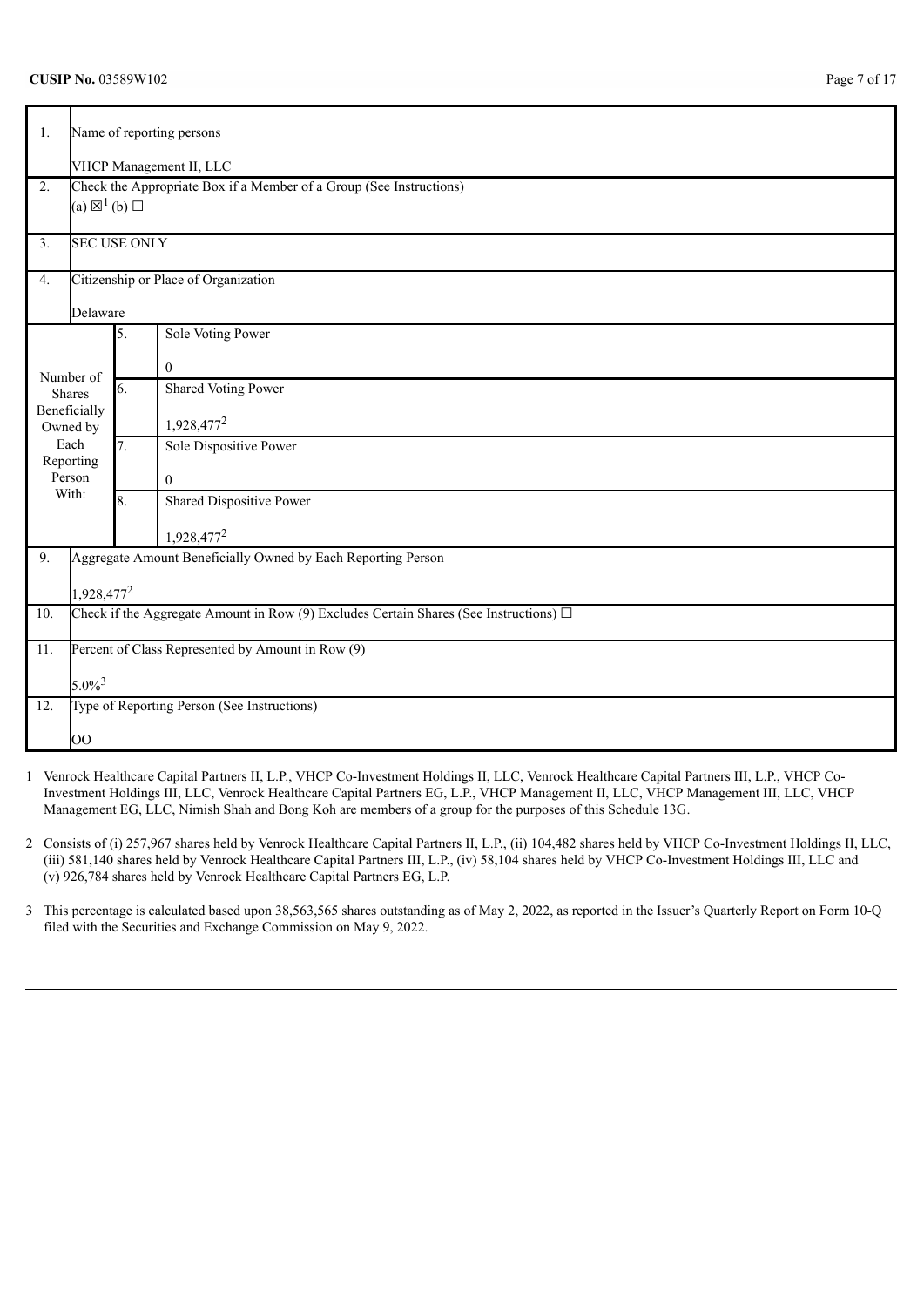| 1.  | Name of reporting persons                                                                  |                          |                                                                     |  |  |  |  |  |  |
|-----|--------------------------------------------------------------------------------------------|--------------------------|---------------------------------------------------------------------|--|--|--|--|--|--|
|     |                                                                                            | VHCP Management III, LLC |                                                                     |  |  |  |  |  |  |
| 2.  |                                                                                            |                          | Check the Appropriate Box if a Member of a Group (See Instructions) |  |  |  |  |  |  |
|     | (a) $\boxtimes^1$ (b) $\square$                                                            |                          |                                                                     |  |  |  |  |  |  |
| 3.  | <b>SEC USE ONLY</b>                                                                        |                          |                                                                     |  |  |  |  |  |  |
|     |                                                                                            |                          |                                                                     |  |  |  |  |  |  |
| 4.  |                                                                                            |                          | Citizenship or Place of Organization                                |  |  |  |  |  |  |
|     | Delaware                                                                                   |                          |                                                                     |  |  |  |  |  |  |
|     |                                                                                            | 5.                       | Sole Voting Power                                                   |  |  |  |  |  |  |
|     | Number of                                                                                  |                          | $\mathbf{0}$                                                        |  |  |  |  |  |  |
|     | Shares                                                                                     | 6.                       | Shared Voting Power                                                 |  |  |  |  |  |  |
|     | Beneficially                                                                               |                          | 1,928,477 <sup>2</sup>                                              |  |  |  |  |  |  |
|     | Owned by<br>Each                                                                           | 7.                       | Sole Dispositive Power                                              |  |  |  |  |  |  |
|     | Reporting                                                                                  |                          |                                                                     |  |  |  |  |  |  |
|     | Person<br>With:                                                                            |                          | $\theta$                                                            |  |  |  |  |  |  |
|     |                                                                                            | 8.                       | Shared Dispositive Power                                            |  |  |  |  |  |  |
|     |                                                                                            |                          | 1,928,477 <sup>2</sup>                                              |  |  |  |  |  |  |
| 9.  |                                                                                            |                          | Aggregate Amount Beneficially Owned by Each Reporting Person        |  |  |  |  |  |  |
|     | 1,928,477 <sup>2</sup>                                                                     |                          |                                                                     |  |  |  |  |  |  |
| 10. | Check if the Aggregate Amount in Row (9) Excludes Certain Shares (See Instructions) $\Box$ |                          |                                                                     |  |  |  |  |  |  |
|     |                                                                                            |                          |                                                                     |  |  |  |  |  |  |
| 11. | Percent of Class Represented by Amount in Row (9)                                          |                          |                                                                     |  |  |  |  |  |  |
|     | $5.0\%^{3}$                                                                                |                          |                                                                     |  |  |  |  |  |  |
| 12. |                                                                                            |                          | Type of Reporting Person (See Instructions)                         |  |  |  |  |  |  |
|     | 00                                                                                         |                          |                                                                     |  |  |  |  |  |  |

- 1 Venrock Healthcare Capital Partners II, L.P., VHCP Co-Investment Holdings II, LLC, Venrock Healthcare Capital Partners III, L.P., VHCP Co-Investment Holdings III, LLC, Venrock Healthcare Capital Partners EG, L.P., VHCP Management II, LLC, VHCP Management III, LLC, VHCP Management EG, LLC, Nimish Shah and Bong Koh are members of a group for the purposes of this Schedule 13G.
- 2 Consists of (i) 257,967 shares held by Venrock Healthcare Capital Partners II, L.P., (ii) 104,482 shares held by VHCP Co-Investment Holdings II, LLC, (iii) 581,140 shares held by Venrock Healthcare Capital Partners III, L.P., (iv) 58,104 shares held by VHCP Co-Investment Holdings III, LLC and (v) 926,784 shares held by Venrock Healthcare Capital Partners EG, L.P.
- 3 This percentage is calculated based upon 38,563,565 shares outstanding as of May 2, 2022, as reported in the Issuer's Quarterly Report on Form 10-Q filed with the Securities and Exchange Commission on May 9, 2022.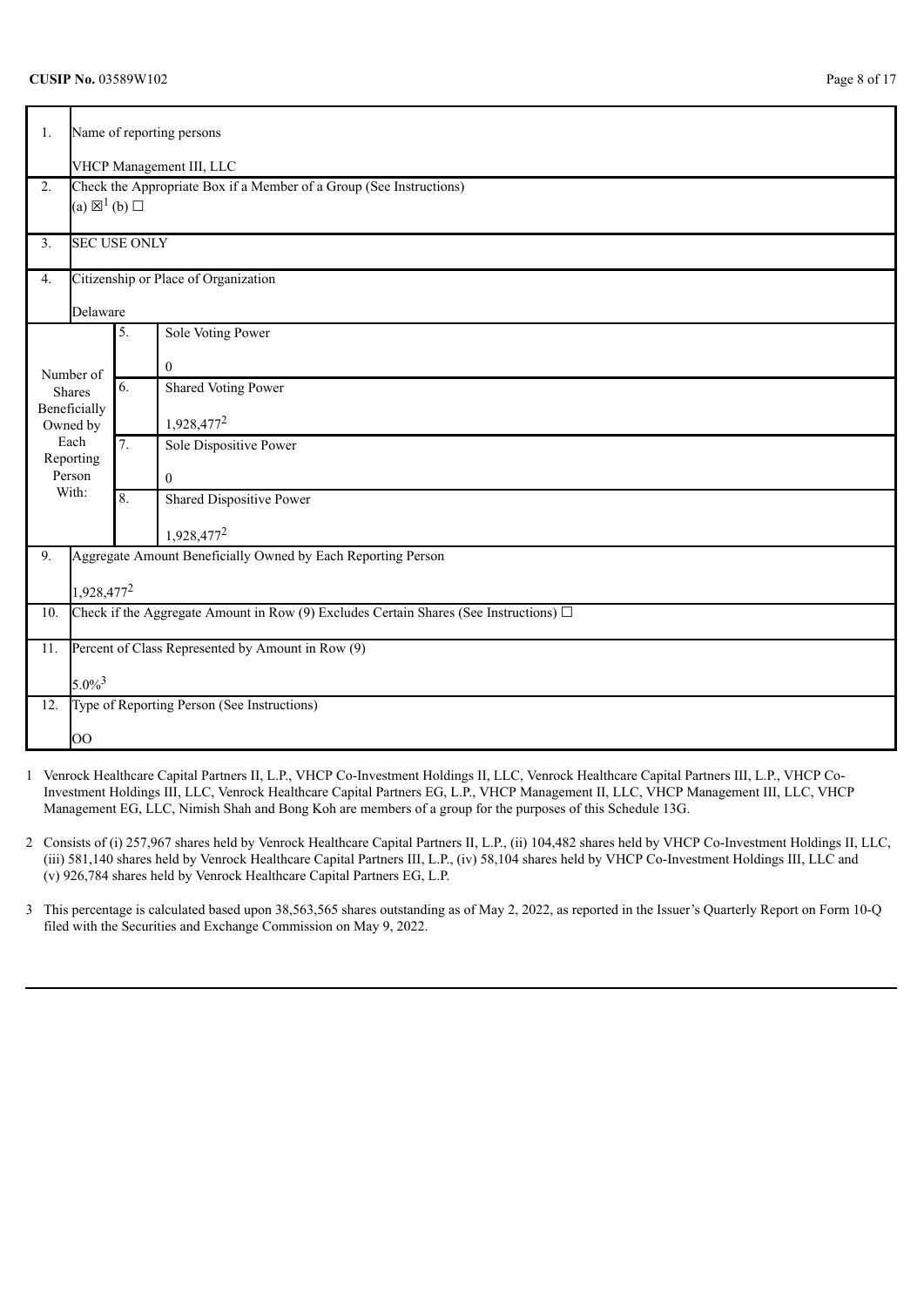| 1.     | Name of reporting persons       |                         |                                                                                            |  |  |  |  |  |
|--------|---------------------------------|-------------------------|--------------------------------------------------------------------------------------------|--|--|--|--|--|
|        |                                 | VHCP Management EG, LLC |                                                                                            |  |  |  |  |  |
| 2.     |                                 |                         | Check the Appropriate Box if a Member of a Group (See Instructions)                        |  |  |  |  |  |
|        | (a) $\boxtimes^1$ (b) $\square$ |                         |                                                                                            |  |  |  |  |  |
| 3.     | <b>SEC USE ONLY</b>             |                         |                                                                                            |  |  |  |  |  |
| 4.     |                                 |                         | Citizenship or Place of Organization                                                       |  |  |  |  |  |
|        | Delaware                        |                         |                                                                                            |  |  |  |  |  |
|        |                                 | 5.                      | Sole Voting Power                                                                          |  |  |  |  |  |
|        | Number of                       |                         | $\overline{0}$                                                                             |  |  |  |  |  |
| Shares |                                 | 6.                      | Shared Voting Power                                                                        |  |  |  |  |  |
|        | Beneficially<br>Owned by        |                         | 1,928,477 <sup>2</sup>                                                                     |  |  |  |  |  |
| Each   |                                 | 7.                      | Sole Dispositive Power                                                                     |  |  |  |  |  |
| Person | Reporting                       |                         | $\overline{0}$                                                                             |  |  |  |  |  |
| With:  |                                 | 8.                      | <b>Shared Dispositive Power</b>                                                            |  |  |  |  |  |
|        |                                 |                         | 1,928,477 <sup>2</sup>                                                                     |  |  |  |  |  |
| 9.     |                                 |                         | Aggregate Amount Beneficially Owned by Each Reporting Person                               |  |  |  |  |  |
|        | 1,928,477 <sup>2</sup>          |                         |                                                                                            |  |  |  |  |  |
| 10.    |                                 |                         | Check if the Aggregate Amount in Row (9) Excludes Certain Shares (See Instructions) $\Box$ |  |  |  |  |  |
|        |                                 |                         |                                                                                            |  |  |  |  |  |
| 11.    |                                 |                         | Percent of Class Represented by Amount in Row (9)                                          |  |  |  |  |  |
|        | $5.0\%^{3}$                     |                         |                                                                                            |  |  |  |  |  |
| 12.    |                                 |                         | Type of Reporting Person (See Instructions)                                                |  |  |  |  |  |
|        | $\overline{O}O$                 |                         |                                                                                            |  |  |  |  |  |

- 1 Venrock Healthcare Capital Partners II, L.P., VHCP Co-Investment Holdings II, LLC, Venrock Healthcare Capital Partners III, L.P., VHCP Co-Investment Holdings III, LLC, Venrock Healthcare Capital Partners EG, L.P., VHCP Management II, LLC, VHCP Management III, LLC, VHCP Management EG, LLC, Nimish Shah and Bong Koh are members of a group for the purposes of this Schedule 13G.
- 2 Consists of (i) 257,967 shares held by Venrock Healthcare Capital Partners II, L.P., (ii) 104,482 shares held by VHCP Co-Investment Holdings II, LLC, (iii) 581,140 shares held by Venrock Healthcare Capital Partners III, L.P., (iv) 58,104 shares held by VHCP Co-Investment Holdings III, LLC and (v) 926,784 shares held by Venrock Healthcare Capital Partners EG, L.P.
- 3 This percentage is calculated based upon 38,563,565 shares outstanding as of May 2, 2022, as reported in the Issuer's Quarterly Report on Form 10-Q filed with the Securities and Exchange Commission on May 9, 2022.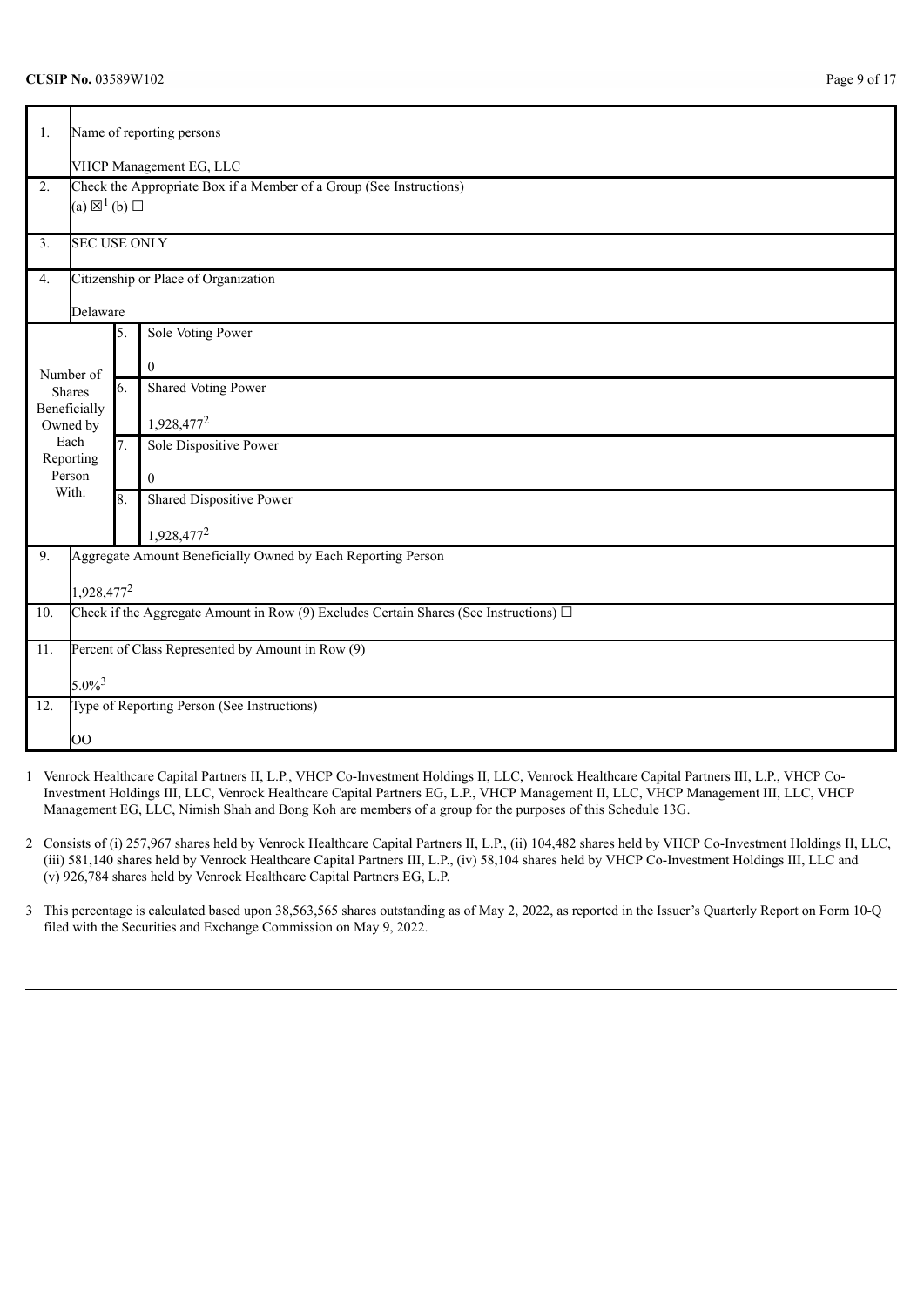| 1.               |                                                                                                                      | Name of Reporting Persons |                                                                     |  |  |  |  |
|------------------|----------------------------------------------------------------------------------------------------------------------|---------------------------|---------------------------------------------------------------------|--|--|--|--|
|                  |                                                                                                                      | Shah, Nimish              |                                                                     |  |  |  |  |
| 2.               |                                                                                                                      |                           | Check the Appropriate Box if a Member of a Group (See Instructions) |  |  |  |  |
|                  | (a) $\boxtimes^1$ (b) $\square$                                                                                      |                           |                                                                     |  |  |  |  |
| 3.               | <b>SEC USE ONLY</b>                                                                                                  |                           |                                                                     |  |  |  |  |
| 4.               |                                                                                                                      |                           | Citizenship or Place of Organization                                |  |  |  |  |
|                  | <b>United States</b>                                                                                                 |                           |                                                                     |  |  |  |  |
|                  |                                                                                                                      | 5.                        | Sole Voting Power                                                   |  |  |  |  |
|                  | Number of                                                                                                            |                           | 0                                                                   |  |  |  |  |
|                  | Shares                                                                                                               | 6.                        | <b>Shared Voting Power</b>                                          |  |  |  |  |
|                  | Beneficially                                                                                                         |                           | 1,928,477 <sup>2</sup>                                              |  |  |  |  |
| Owned by<br>Each |                                                                                                                      | 7.                        | Sole Dispositive Power                                              |  |  |  |  |
|                  | Reporting                                                                                                            |                           |                                                                     |  |  |  |  |
|                  | Person                                                                                                               |                           |                                                                     |  |  |  |  |
|                  | With:                                                                                                                | 8.                        | Shared Dispositive Power                                            |  |  |  |  |
|                  |                                                                                                                      |                           | 1,928,477 <sup>2</sup>                                              |  |  |  |  |
| 9.               |                                                                                                                      |                           | Aggregate Amount Beneficially Owned by Each Reporting Person        |  |  |  |  |
|                  |                                                                                                                      |                           |                                                                     |  |  |  |  |
| 10.              | 1,928,477 <sup>2</sup><br>Check if the Aggregate Amount in Row (9) Excludes Certain Shares (See Instructions) $\Box$ |                           |                                                                     |  |  |  |  |
|                  |                                                                                                                      |                           |                                                                     |  |  |  |  |
| 11.              |                                                                                                                      |                           | Percent of Class Represented by Amount in Row (9)                   |  |  |  |  |
|                  | $5.0\%$ <sup>3</sup>                                                                                                 |                           |                                                                     |  |  |  |  |
| 12.              |                                                                                                                      |                           | Type of Reporting Person (See Instructions)                         |  |  |  |  |
|                  |                                                                                                                      |                           |                                                                     |  |  |  |  |
|                  | IΝ                                                                                                                   |                           |                                                                     |  |  |  |  |

- 1 Venrock Healthcare Capital Partners II, L.P., VHCP Co-Investment Holdings II, LLC, Venrock Healthcare Capital Partners III, L.P., VHCP Co-Investment Holdings III, LLC, Venrock Healthcare Capital Partners EG, L.P., VHCP Management II, LLC, VHCP Management III, LLC, VHCP Management EG, LLC, Nimish Shah and Bong Koh are members of a group for the purposes of this Schedule 13G.
- 2 Consists of (i) 257,967 shares held by Venrock Healthcare Capital Partners II, L.P., (ii) 104,482 shares held by VHCP Co-Investment Holdings II, LLC, (iii) 581,140 shares held by Venrock Healthcare Capital Partners III, L.P., (iv) 58,104 shares held by VHCP Co-Investment Holdings III, LLC and (v) 926,784 shares held by Venrock Healthcare Capital Partners EG, L.P.
- 3 This percentage is calculated based upon 38,563,565 shares outstanding as of May 2, 2022, as reported in the Issuer's Quarterly Report on Form 10-Q filed with the Securities and Exchange Commission on May 9, 2022.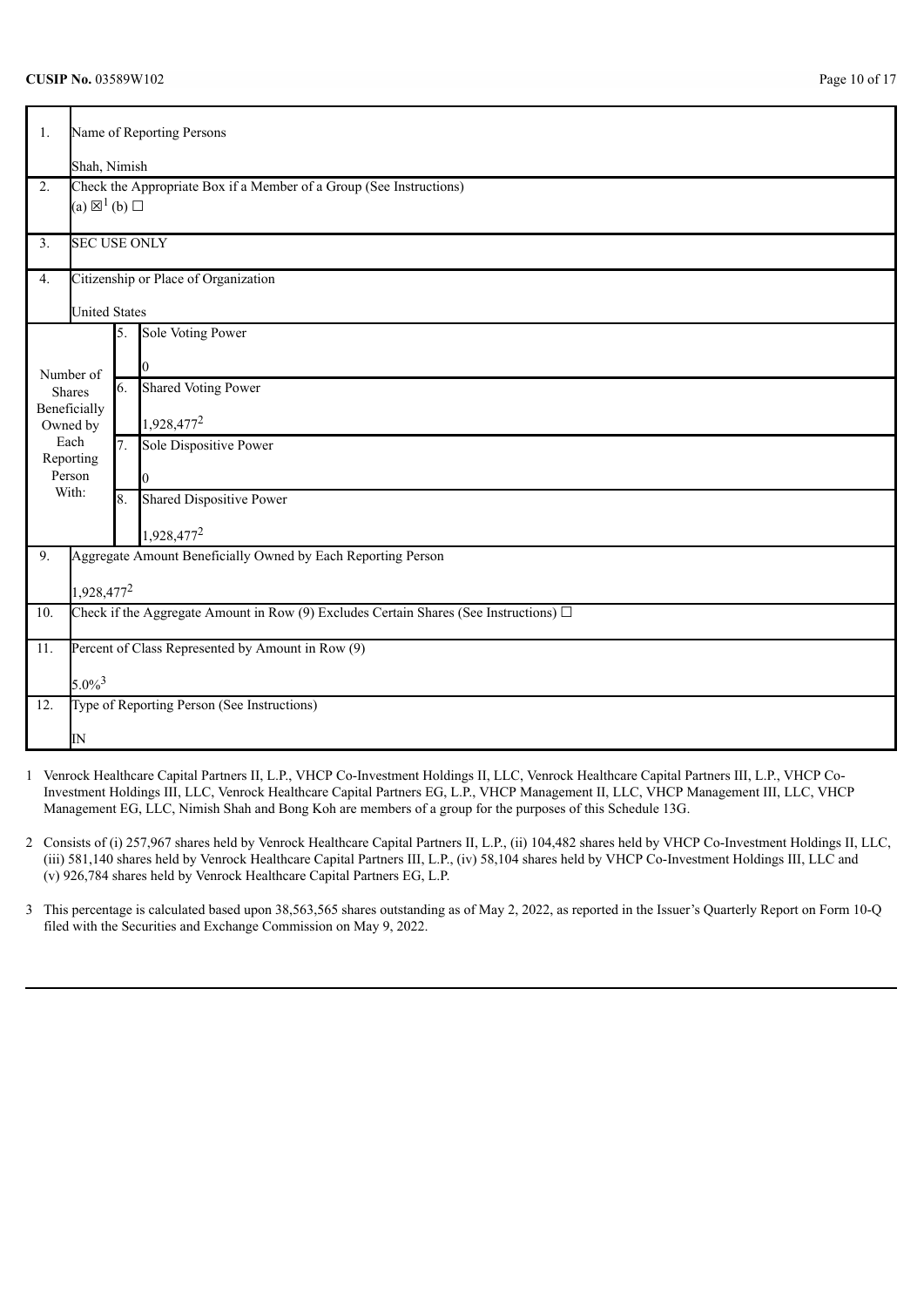| 1.             | Name of Reporting Persons                                                                  |           |                                                                     |  |  |  |  |
|----------------|--------------------------------------------------------------------------------------------|-----------|---------------------------------------------------------------------|--|--|--|--|
|                |                                                                                            | Koh, Bong |                                                                     |  |  |  |  |
| 2.             |                                                                                            |           | Check the Appropriate Box if a Member of a Group (See Instructions) |  |  |  |  |
|                | (a) $\boxtimes^1$ (b) $\square$                                                            |           |                                                                     |  |  |  |  |
| 3 <sub>1</sub> | <b>SEC USE ONLY</b>                                                                        |           |                                                                     |  |  |  |  |
| 4.             |                                                                                            |           | Citizenship or Place of Organization                                |  |  |  |  |
|                | <b>United States</b>                                                                       |           |                                                                     |  |  |  |  |
|                |                                                                                            | 5.        | <b>Sole Voting Power</b>                                            |  |  |  |  |
|                | Number of                                                                                  |           | $\mathbf{0}$                                                        |  |  |  |  |
|                | <b>Shares</b>                                                                              | 6.        | <b>Shared Voting Power</b>                                          |  |  |  |  |
|                | Beneficially<br>Owned by                                                                   |           | 1,928,477 <sup>2</sup>                                              |  |  |  |  |
|                | Each<br>Reporting                                                                          | 7.        | Sole Dispositive Power                                              |  |  |  |  |
|                | Person                                                                                     |           | $\theta$                                                            |  |  |  |  |
|                | With:                                                                                      | 8.        | Shared Dispositive Power                                            |  |  |  |  |
|                |                                                                                            |           | 1,928,477 <sup>2</sup>                                              |  |  |  |  |
| 9.             |                                                                                            |           | Aggregate Amount Beneficially Owned by Each Reporting Person        |  |  |  |  |
|                | 1,928,477 <sup>2</sup>                                                                     |           |                                                                     |  |  |  |  |
| 10.            | Check if the Aggregate Amount in Row (9) Excludes Certain Shares (See Instructions) $\Box$ |           |                                                                     |  |  |  |  |
| 11.            | Percent of Class Represented by Amount in Row (9)                                          |           |                                                                     |  |  |  |  |
|                | $5.0\%$ <sup>3</sup>                                                                       |           |                                                                     |  |  |  |  |
| 12.            |                                                                                            |           | Type of Reporting Person (See Instructions)                         |  |  |  |  |
|                | IN                                                                                         |           |                                                                     |  |  |  |  |

- 1 Venrock Healthcare Capital Partners II, L.P., VHCP Co-Investment Holdings II, LLC, Venrock Healthcare Capital Partners III, L.P., VHCP Co-Investment Holdings III, LLC, Venrock Healthcare Capital Partners EG, L.P., VHCP Management II, LLC, VHCP Management III, LLC, VHCP Management EG, LLC, Nimish Shah and Bong Koh are members of a group for the purposes of this Schedule 13G.
- 2 Consists of (i) 257,967 shares held by Venrock Healthcare Capital Partners II, L.P., (ii) 104,482 shares held by VHCP Co-Investment Holdings II, LLC, (iii) 581,140 shares held by Venrock Healthcare Capital Partners III, L.P., (iv) 58,104 shares held by VHCP Co-Investment Holdings III, LLC and (v) 926,784 shares held by Venrock Healthcare Capital Partners EG, L.P.
- 3 This percentage is calculated based upon 38,563,565 shares outstanding as of May 2, 2022, as reported in the Issuer's Quarterly Report on Form 10-Q filed with the Securities and Exchange Commission on May 9, 2022.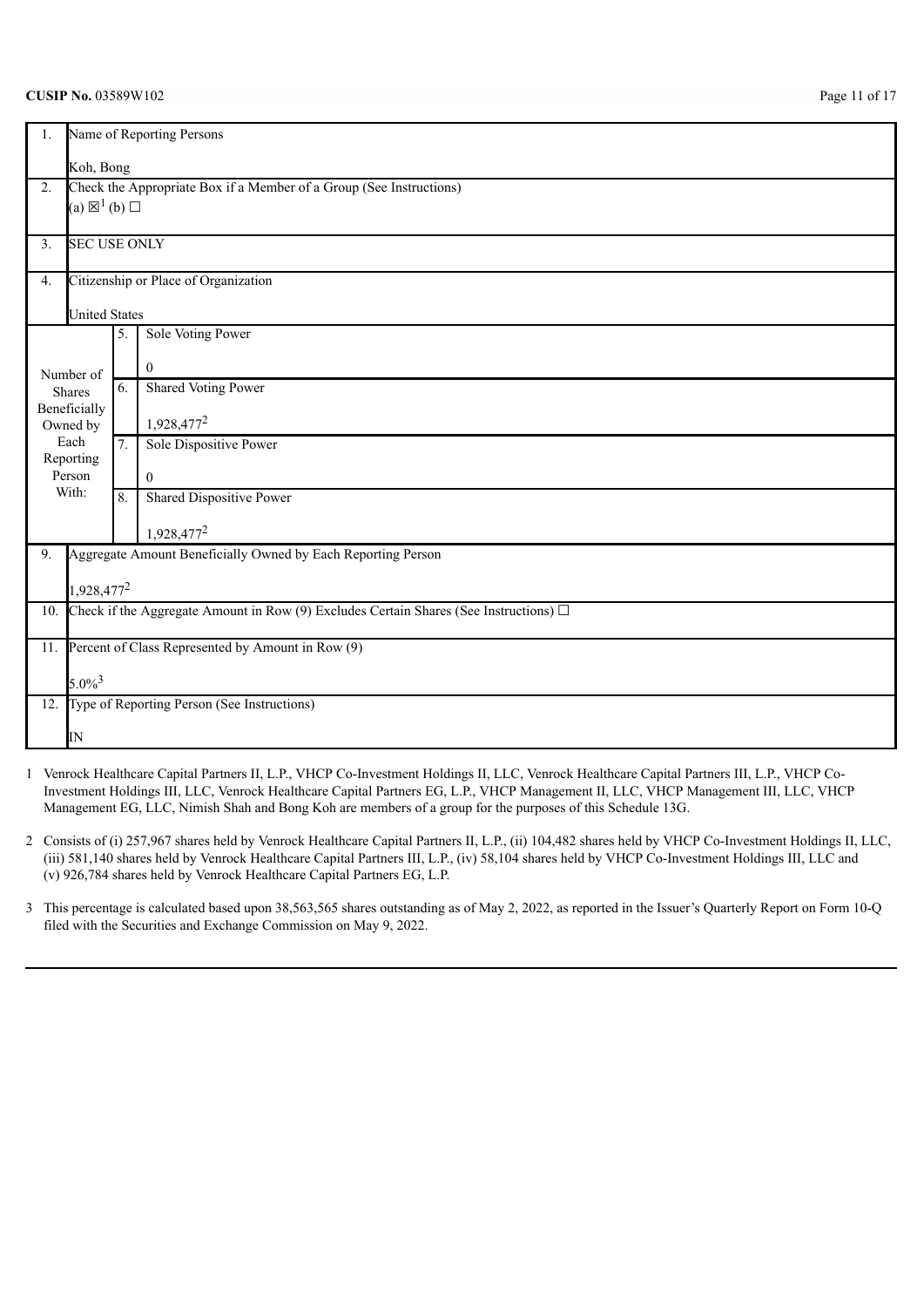### **CUSIP No.** 03589W102 **Page 12 of 17**

Introductory Note: This Schedule 13G is filed on behalf of Venrock Healthcare Capital Partners II, L.P., a limited partnership organized under the laws of the State of Delaware ("VHCP II LP"), VHCP Co-Investment Holdings II, LLC, a limited liability company organized under the laws of the State of Delaware ("VHCP Co-Investment II"), Venrock Healthcare Capital Partners III, L.P., a limited partnership organized under the laws of the State of Delaware ("VHCP III LP"), VHCP Co-Investment Holdings III, LLC, a limited liability company organized under the laws of the State of Delaware ("VHCP Co-Investment III"), Venrock Healthcare Capital Partners EG, L.P., a limited partnership organized under the laws of the State of Delaware ("VHCP EG"), VHCP Management II, LLC, a limited liability company organized under the laws of the State of Delaware ("VHCP Management II"), VHCP Management III, LLC, a limited liability company organized under the laws of the State of Delaware ("VHCP Management III"), VHCP Management EG, LLC, a limited liability company organized under the laws of the State of Delaware ("VHCP Management EG" and collectively with VHCP II LP, VHCP Co-Investment II, VHCP III LP, VHCP Co-Investment III, VHCP EG, VHCP Management II and VHCP Management III, the "Venrock Entities"), Nimish Shah ("Shah") and Bong Koh ("Koh") in respect of the common stock of Annexon, Inc.

### **Item 1.**

(a) Name of Issuer

Annexon, Inc.

(b)Address of Issuer's Principal Executive Offices

1400 Sierra Point Parkway, Bldg C, Suite 200 Brisbane, California 94005

#### **Item 2.**

(a) Name of Person Filing

Venrock Healthcare Capital Partners II, L.P. VHCP Co-Investment Holdings II, LLC Venrock Healthcare Capital Partners III, L.P. VHCP Co-Investment Holdings III, LLC Venrock Healthcare Capital Partners EG, L.P. VHCP Management II, LLC VHCP Management III, LLC VHCP Management EG, LLC Nimish Shah Bong Koh

(b)Address of Principal Business Office or, if none, Residence

7 Bryant Park 3340 Hillview Avenue 23rd Floor Palo Alto, CA 94304 New York, NY 10018

New York Office: Palo Alto Office:

(c)Citizenship

All of the Venrock Entities were organized in Delaware. The individuals are both United States citizens.

(d)Title of Class of Securities

Common Stock, par value \$0.001 per share

(e)CUSIP Number

03589W102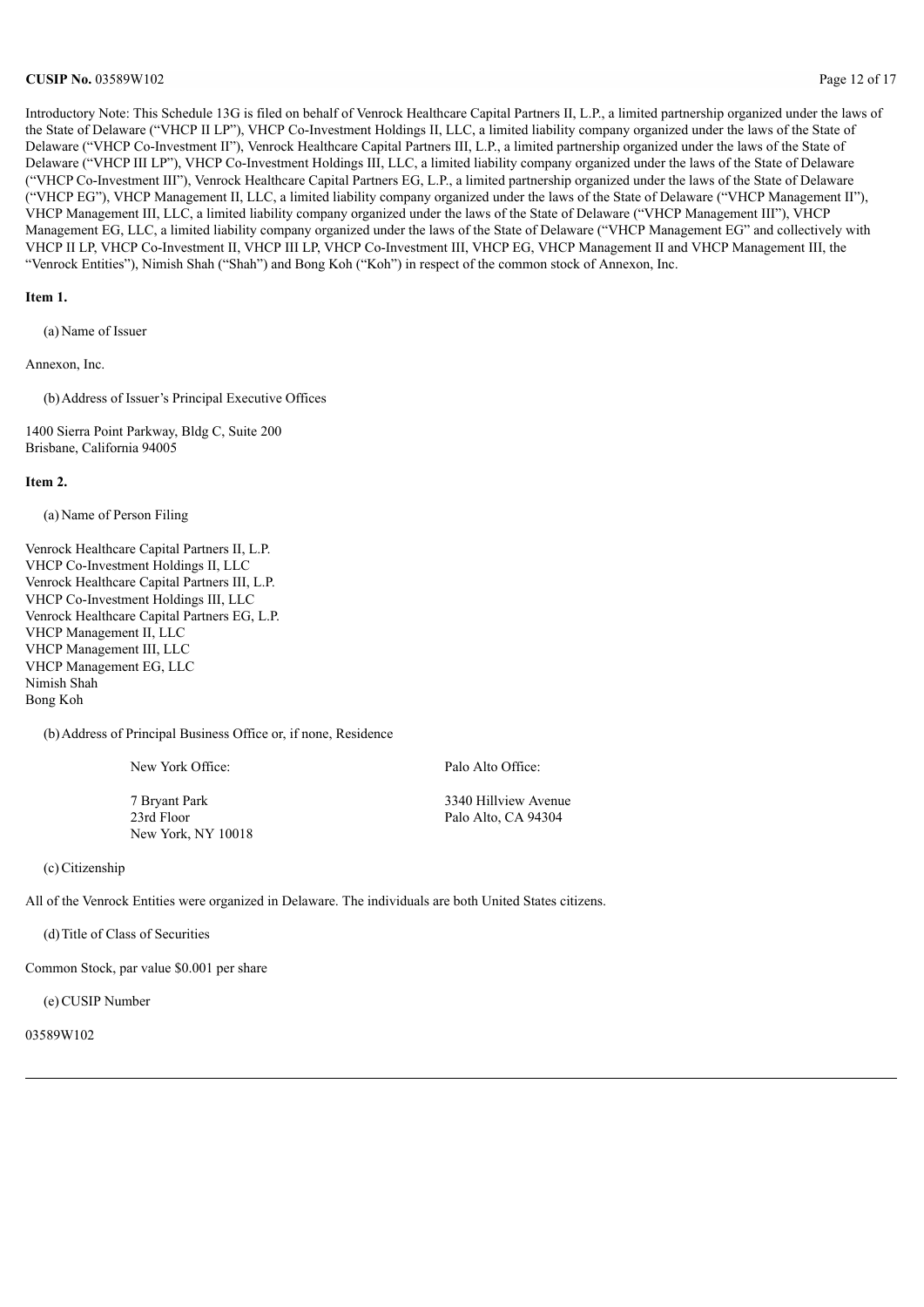# Item 3. If this statement is filed pursuant to §§240.13d-1(b), or 240.13d-2(b) or (c), check whether the person filing is a:

Not applicable

# **Item 4. Ownership**

(a) Amount Beneficially Owned as of June 23, 2022:

| Venrock Healthcare Capital Partners II, L.P.  | 1,928,477(1) |
|-----------------------------------------------|--------------|
| VHCP Co-Investment Holdings II, LLC           | 1,928,477(1) |
| Venrock Healthcare Capital Partners III, L.P. | 1,928,477(1) |
| VHCP Co-Investment Holdings III, LLC          | 1,928,477(1) |
| Venrock Healthcare Capital Partners EG, L.P.  | 1,928,477(1) |
| VHCP Management II, LLC                       | 1,928,477(1) |
| VHCP Management III, LLC                      | 1,928,477(1) |
| VHCP Management EG, LLC                       | 1,928,477(1) |
| Nimish Shah                                   | 1,928,477(1) |
| Bong Koh                                      | 1,928,477(1) |

(b) Percent of Class as of June 23, 2022:

| Venrock Healthcare Capital Partners II, L.P.  | $5.0\%$ |
|-----------------------------------------------|---------|
| VHCP Co-Investment Holdings II, LLC           | $5.0\%$ |
| Venrock Healthcare Capital Partners III, L.P. | $5.0\%$ |
| VHCP Co-Investment Holdings III, LLC          | $5.0\%$ |
| Venrock Healthcare Capital Partners EG, L.P.  | $5.0\%$ |
| VHCP Management II, LLC                       | $5.0\%$ |
| VHCP Management III, LLC                      | $5.0\%$ |
| VHCP Management EG, LLC                       | $5.0\%$ |
| Nimish Shah                                   | $5.0\%$ |
| Bong Koh                                      | $5.0\%$ |

(c) Number of shares as to which the person has, as of June 23, 2022:

(i) Sole power to vote or to direct the vote

| Venrock Healthcare Capital Partners II, L.P.  | $\theta$       |
|-----------------------------------------------|----------------|
| VHCP Co-Investment Holdings II, LLC           | $\bf{0}$       |
| Venrock Healthcare Capital Partners III, L.P. | $\theta$       |
| VHCP Co-Investment Holdings III, LLC          | $\theta$       |
| Venrock Healthcare Capital Partners EG, L.P.  | $\overline{0}$ |
| VHCP Management II, LLC                       | $\theta$       |
| VHCP Management III, LLC                      | $\theta$       |
| VHCP Management EG, LLC                       | $\theta$       |
| Nimish Shah                                   | $\theta$       |
| Bong Koh                                      | $\Omega$       |
|                                               |                |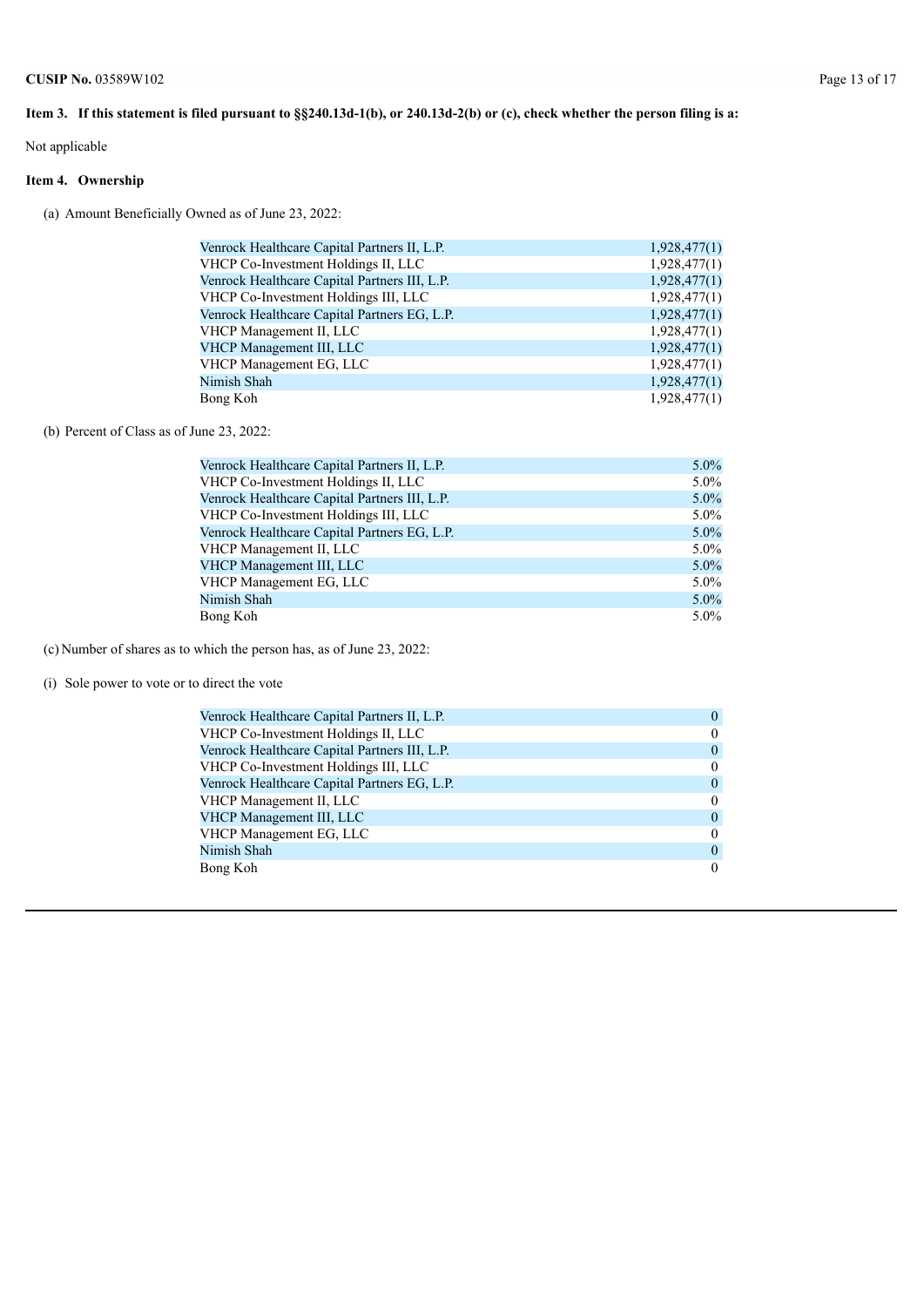(ii) Shared power to vote or to direct the vote

| Venrock Healthcare Capital Partners II, L.P.  | 1,928,477(1) |
|-----------------------------------------------|--------------|
| VHCP Co-Investment Holdings II, LLC           | 1,928,477(1) |
| Venrock Healthcare Capital Partners III, L.P. | 1,928,477(1) |
| VHCP Co-Investment Holdings III, LLC          | 1,928,477(1) |
| Venrock Healthcare Capital Partners EG, L.P.  | 1,928,477(1) |
| VHCP Management II, LLC                       | 1,928,477(1) |
| VHCP Management III, LLC                      | 1,928,477(1) |
| VHCP Management EG, LLC                       | 1,928,477(1) |
| Nimish Shah                                   | 1,928,477(1) |
| Bong Koh                                      | 1,928,477(1) |
|                                               |              |

(iii) Sole power to dispose or to direct the disposition of

| $\theta$       |
|----------------|
| $\overline{0}$ |
| $\theta$       |
| $\overline{0}$ |
| $\overline{0}$ |
| $\theta$       |
| $\theta$       |
| $\theta$       |
| $\theta$       |
| $\theta$       |
|                |

(iv) Shared power to dispose or to direct the disposition of

| Venrock Healthcare Capital Partners II, L.P.  | 1,928,477(1) |
|-----------------------------------------------|--------------|
| VHCP Co-Investment Holdings II, LLC           | 1,928,477(1) |
| Venrock Healthcare Capital Partners III, L.P. | 1,928,477(1) |
| VHCP Co-Investment Holdings III, LLC          | 1,928,477(1) |
| Venrock Healthcare Capital Partners EG, L.P.  | 1,928,477(1) |
| VHCP Management II, LLC                       | 1,928,477(1) |
| VHCP Management III, LLC                      | 1,928,477(1) |
| VHCP Management EG, LLC                       | 1,928,477(1) |
| Nimish Shah                                   | 1,928,477(1) |
| Bong Koh                                      | 1,928,477(1) |

(1)Consists of (i) 257,967 shares held by Venrock Healthcare Capital Partners II, L.P., (ii) 104,482 shares held by VHCP Co-Investment Holdings II, LLC, (iii) 581,140 shares held by Venrock Healthcare Capital Partners III, L.P., (iv) 58,104 shares held by VHCP Co-Investment Holdings III, LLC and (v) 926,784 shares held by Venrock Healthcare Capital Partners EG, L.P. VHCP Management II, LLC is the general partner of Venrock Healthcare Capital Partners II, L.P. and the manager of VHCP Co-Investment Holdings II, LLC. VHCP Management III, LLC is the general partner of Venrock Healthcare Capital Partners III, L.P. and the manager of VHCP Co-Investment Holdings III, LLC. VHCP Management EG, LLC is the general partner of Venrock Healthcare Capital Partners EG, L.P. Messrs. Shah and Koh are the voting members of VHCP Management II, LLC, VHCP Management III, LLC and VHCP Management EG, LLC.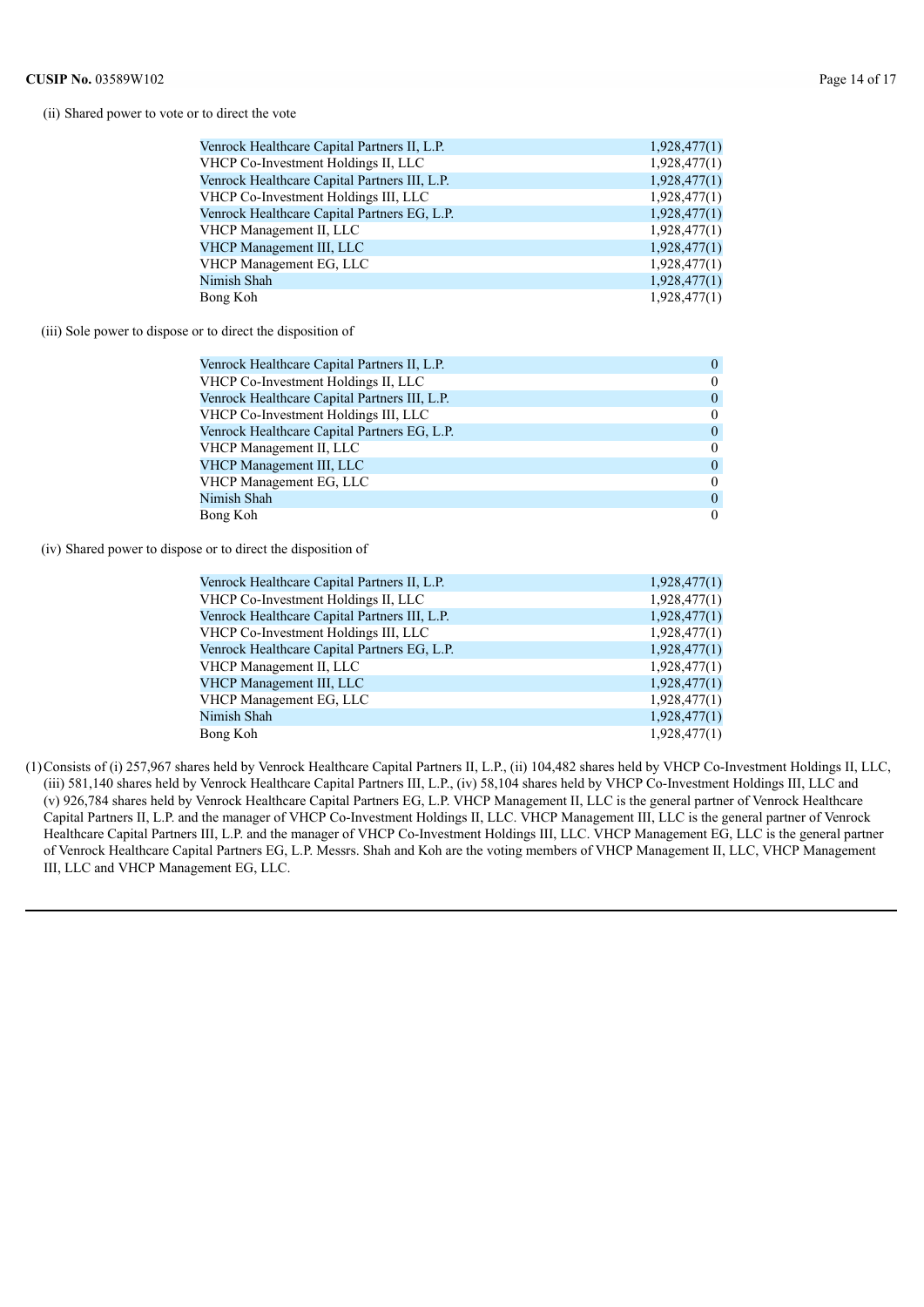### **Item 5. Ownership of Five Percent or Less of a Class**

If this statement is being filed to report the fact that as of the date hereof the reporting person has ceased to be the beneficial owner of more than five percent of the class of securities, check the following  $\Box$ .

# **Item 6. Ownership of More than Five Percent on Behalf of Another Person**

Not Applicable

Item 7. Identification and Classification of the Subsidiary Which Acquired the Security Being Reported on By the Parent Holding Company or **Control Person.**

Not Applicable

#### **Item 8. Identification and Classification of Members of the Group**

Not Applicable

### **Item 9. Notice of Dissolution of a Group**

Not Applicable

### **Item 10. Certification**

By signing below I certify that, to the best of my knowledge and belief, the securities referred to above were not acquired and are not held for the purpose of or with the effect of changing or influencing the control of the issuer of the securities and were not acquired and are not held in connection with or as a participant in any transaction having that purpose or effect, other than activities solely in connection with a nomination under § 240.14a-11.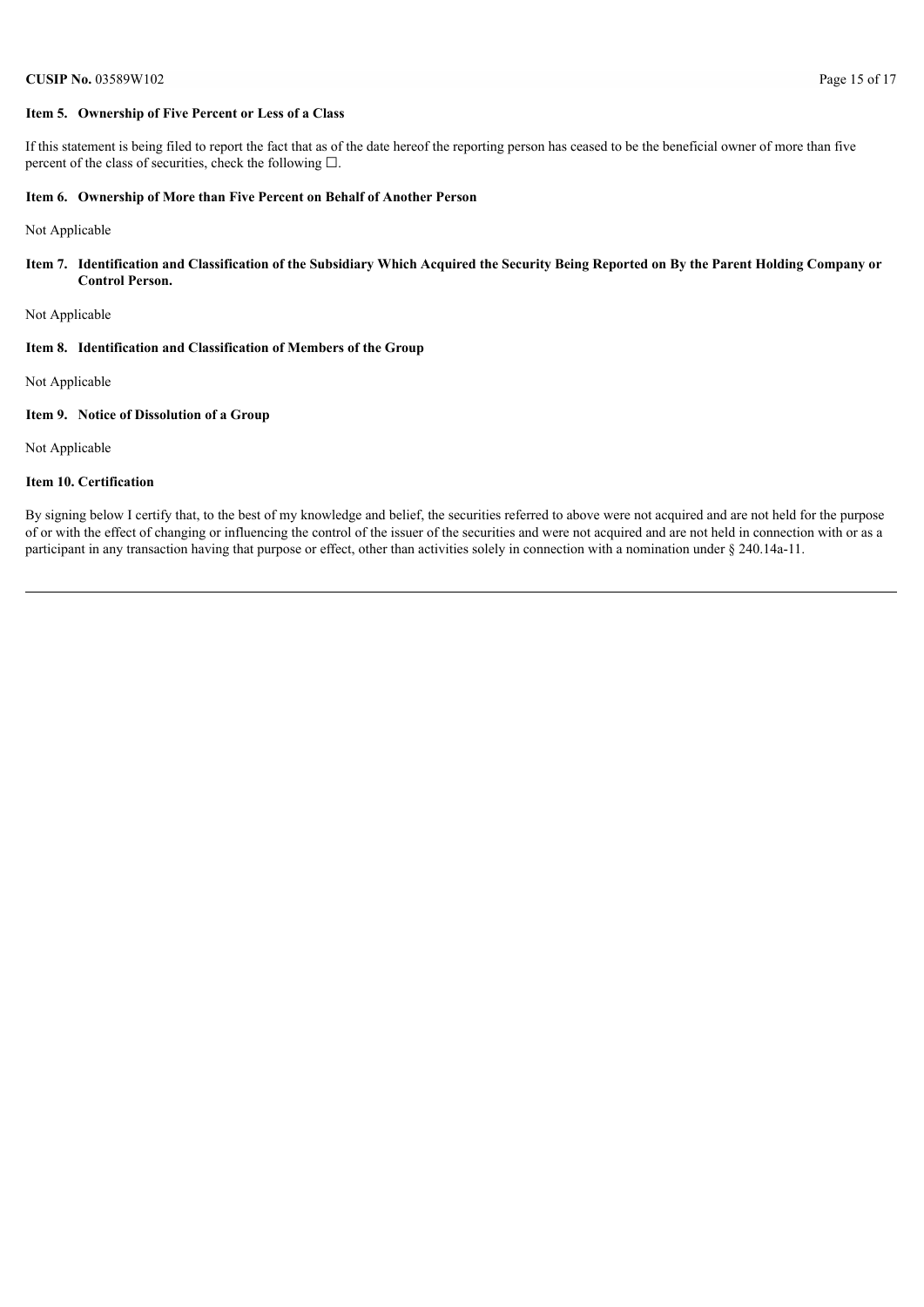### **SIGNATURE**

After reasonable inquiry and to the best of my knowledge and belief, I certify that the information set forth in this statement is true, complete and correct.

Dated: June 23, 2022

# **Venrock Healthcare Capital Partners II, L.P. Venrock Healthcare Capital Partners III, L.P.**

By: VHCP Management II, LLC By: VHCP Management III, LLC Its: General Partner and The Compact of the United States and Taxas and Partner Its: General Partner

By: /s/ David L. Stepp By: /s/ David L. Stepp By: /s/ David L. Stepp Its: Authorized Signatory Its: Authorized Signatory

#### **VHCP Co-Investment Holdings II, LLC VHCP Co-Investment Holdings III, LLC**

By: /s/ David L. Stepp By: /s/ David L. Stepp By: Name: David L. Stepp Name: David L. Stepp Its: Authorized Signatory Its: Authorized Signatory

By: /s/ David L. Stepp By: /s/ David L. Stepp By: /s/ David L. Stepp By:

# **Venrock Healthcare Capital Partners EG, L.P. VHCP Management EG, LLC**

By: VHCP Management EG, LLC /s/ David L. Stepp

Its: General Partner Name: David L. Stepp

/s/ David L. Stepp

Name: David L. Stepp Its: Authorized Signatory

# **Bong Koh**

/s/ David L. Stepp David L. Stepp, Attorney-in-fact

# **Nimish Shah**

/s/ David L. Stepp David L. Stepp, Attorney-in-fact

- 
- 
- Name: David L. Stepp Name: David L. Stepp Name: David L. Stepp Name: David L. Stepp Name: David L. Stepp Name: David L. Stepp Name: David L. Stepp Name: David L. Stepp Name: David L. Stepp Name: David L. Stepp Name: David

- By: VHCP Management II, LLC By: VHCP Management III, LLC
- Its: Manager Its: Manager Its: Manager
	-

#### **VHCP Management II, LLC VHCP Management III, LLC**

Name: David L. Stepp Name: David L. Stepp Its: Authorized Signatory Its: Authorized Signatory

Its: Authorized Signatory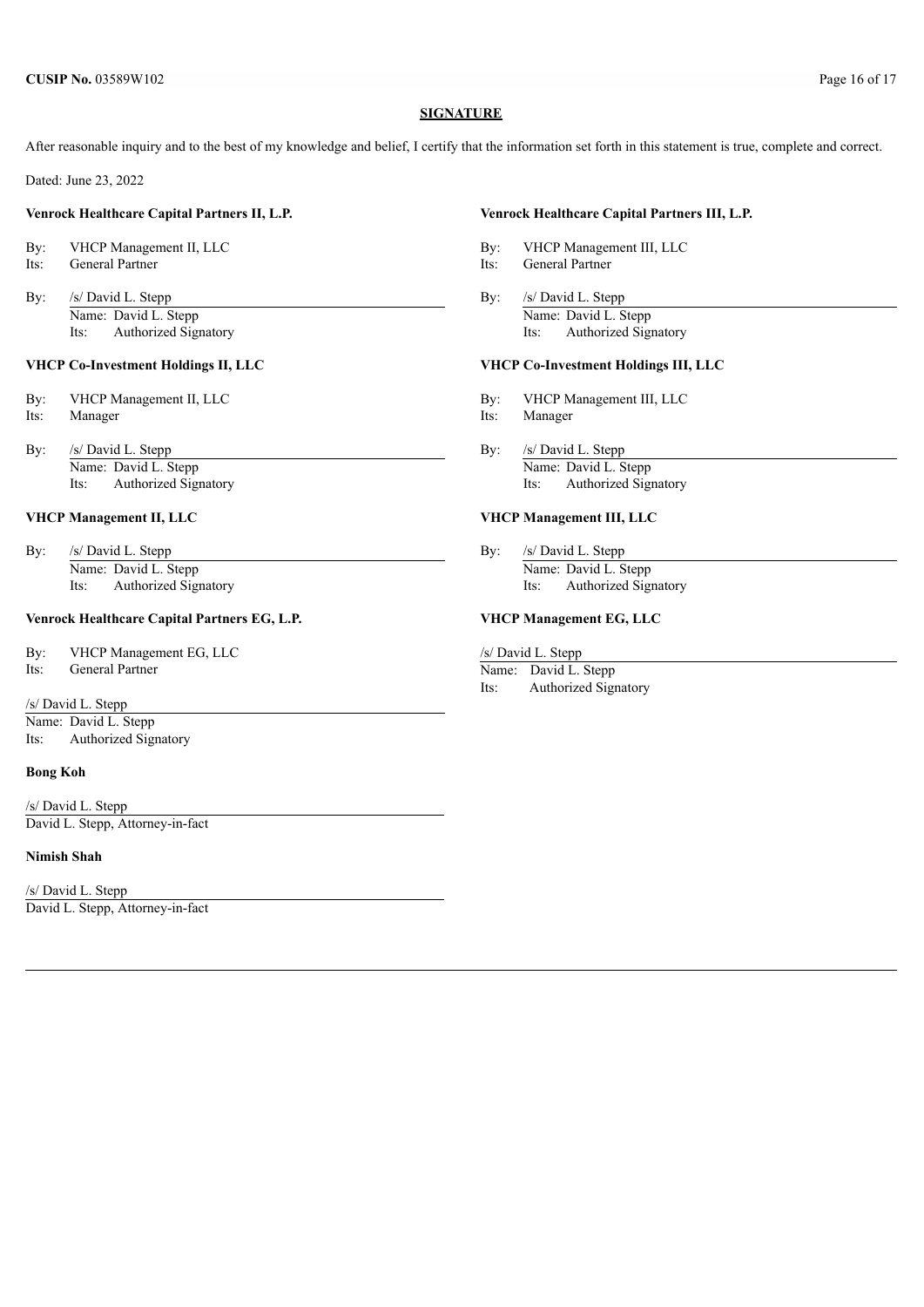# **E X H I B I T S**

- [A:](#page-17-0) Joint Filing Agree[m](#page-17-0)ent
- **B**: Power of Attorney for N[im](#page-18-0)ish Shah
- [C:](#page-19-0) Power of Atto[rn](#page-19-0)ey for Bong Koh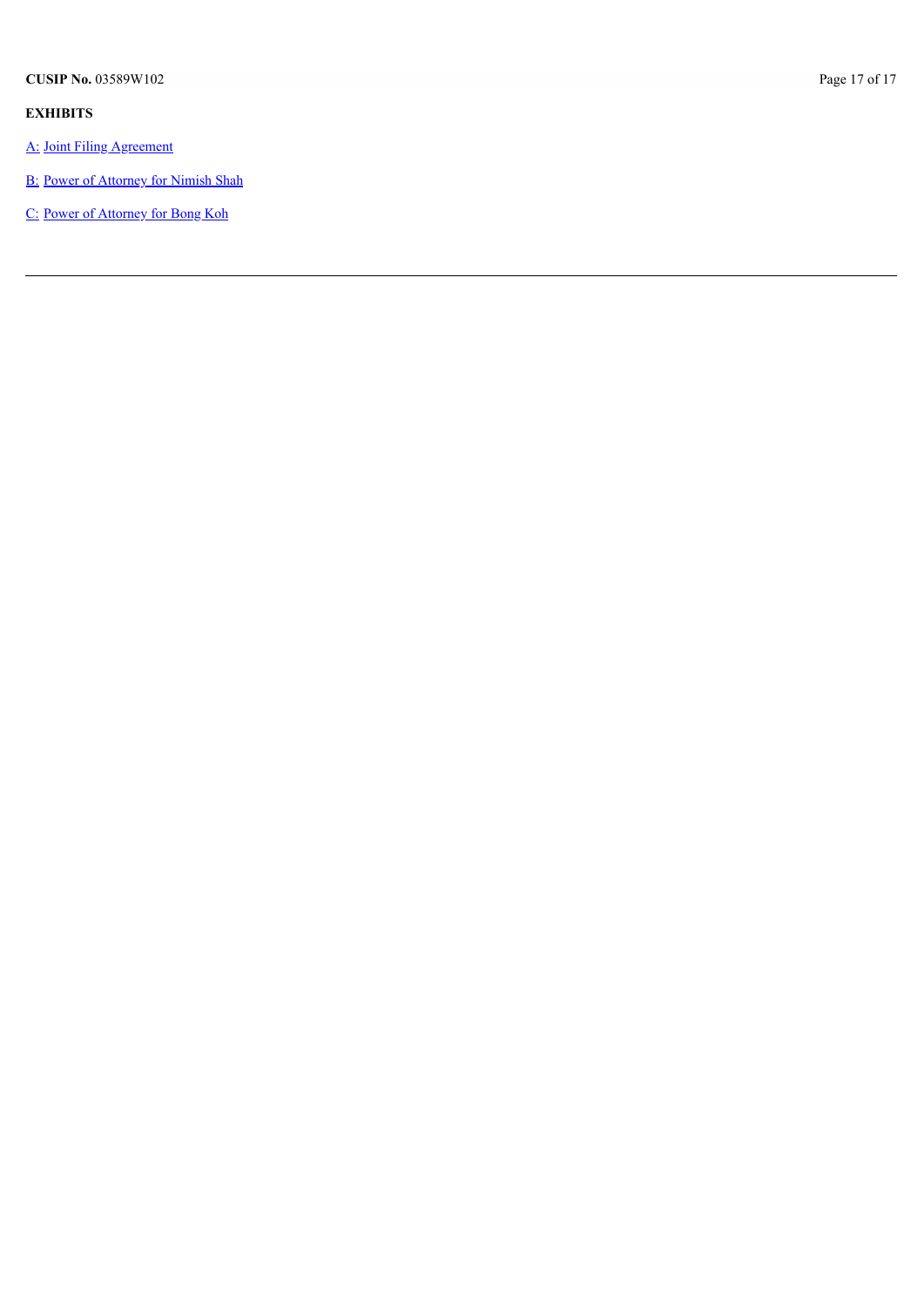# **EXHIBIT A**

# JOINT FILING AGREEMENT

<span id="page-17-0"></span>In accordance with Rule 13d-1(k) under the Securities Exchange Act of 1934, as amended, the undersigned agree to the joint filing on behalf of each of them of a statement on Schedule 13G (including amendments thereto) with respect to the Common Stock of Annexon, Inc. and further agree that this agreement be included as an exhibit to such filing. Each party to the agreement expressly authorizes each other party to file on its behalf any and all amendments to such statement. Each party to this agreement agrees that this joint filing agreement may be signed in counterparts.

In evidence whereof, the undersigned have caused this Agreement to be executed on their behalf this 23<sup>rd</sup> day of June, 2022.

- 
- 
- By: /s/ David L. Stepp By: /s/ David L. Stepp By: /s/ David L. Stepp Its: Authorized Signatory Its: Authorized Signatory

- 
- 
- By: /s/ David L. Stepp By: /s/ David L. Stepp By: /s/ David L. Stepp By: /s/ David L. Stepp By: /s/ David L. Stepp By: /s/ David L. Stepp By: /s/ David L. Stepp By: /s/ David L. Stepp By: /s/ David L. Stepp By: /s/ David L

By: /s/ David L. Stepp By: /s/ David L. Stepp By: /s/ David L. Stepp Its: Authorized Signatory Its: Authorized Signatory

# **Venrock Healthcare Capital Partners EG, L.P. VHCP Management EG, LLC**

- By: VHCP Management EG, LLC /s/ David L. Stepp
- 

/s/ David L. Stepp Name: David L. Stepp Its: Authorized Signatory

## **Bong Koh**

/s/ David L. Stepp David L. Stepp, Attorney-in-fact

## **Nimish Shah**

/s/ David L. Stepp David L. Stepp, Attorney-in-fact

## **Venrock Healthcare Capital Partners II, L.P. Venrock Healthcare Capital Partners III, L.P.**

- By: VHCP Management II, LLC By: VHCP Management III, LLC
- Its: General Partner and Partner and Partner and Partner and Partner and Partner and Partner and Partner and Partner
	- Name: David L. Stepp Name: David L. Stepp Name: David L. Stepp Name: David L. Stepp Name: David L. Stepp Name:  $\frac{1}{15}$ :

# **VHCP Co-Investment Holdings II, LLC VHCP Co-Investment Holdings III, LLC**

- By: VHCP Management II, LLC By: VHCP Management III, LLC
- Its: Manager Its: Manager
	- Name: David L. Stepp Name: David L. Stepp Its: Authorized Signatory Its: Authorized Signatory

# **VHCP Management II, LLC VHCP Management III, LLC**

Name: David L. Stepp Name: David L. Stepp Name: David L. Stepp

Its: General Partner Name: David L. Stepp

Its: Authorized Signatory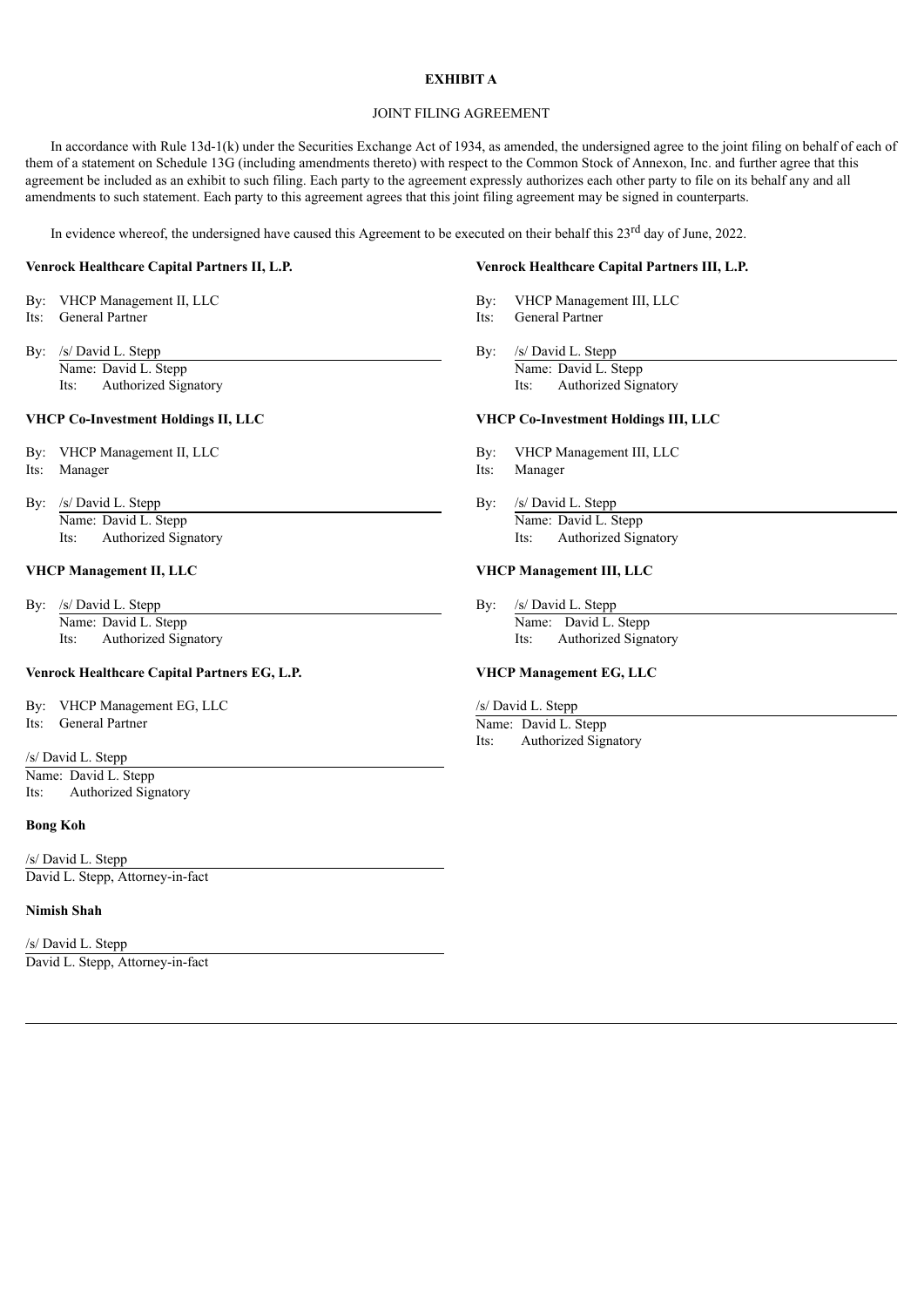# **EXHIBIT B**

### POWER OF ATTORNEY FOR NIMISH SHAH

<span id="page-18-0"></span>KNOW ALL BY THESE PRESENTS, that the undersigned hereby constitutes and appoints each of David L. Stepp, Sherman G. Souther and Lisa D. Harris signing individually, the undersigned's true and lawful attorney-in fact and agent to:

- (i) prepare execute and file, for and on behalf of the undersigned, any and all documents and filings that are required or advisable to be made with the United States Securities and Exchange Commission, any stock exchange or similar authority, under the Securities Exchange Act of 1934, as amended (the "Exchange Act"), and the rules and regulations promulgated thereunder, including without limitation (a) any Joint Filing Agreement under Rule 13d-1(k) of the Exchange Act (or any successor provision thereunder), Schedule 13D and Schedule 13G (or any successor schedules or forms adopted under the Exchange Act ) and any amendments thereto in accordance with Section 13 of the Exchange Act and the rules thereunder, and (b) Forms 3, 4 and 5 and any amendments thereto in accordance with Section 16(a) of the Exchange Act and the rules thereunder; and
- (ii) take any other action of any nature whatsoever in connection with the foregoing which, in the opinion of such attorney-in-fact, may be of benefit, in the best interest of, or legally required by, the undersigned, it being understood that the documents executed by such attorneyin-fact on behalf of the undersigned pursuant to this Power of Attorney shall be in such form and shall contain such terms and conditions as such attorney-in-fact may approve in such attorney-in-fact's discretion.

The undersigned hereby grants to such attorney-in-fact full power and authority to do and perform any and every act and thing whatsoever requisite, necessary, or proper to be done in the exercise of any of the rights and powers herein granted, as fully to all intents and purposes as the undersigned might or could do if personally present, with full power of substitution or revocation, hereby ratifying and confirming all that such attorney-in-fact, or such attorney-in-fact's substitute or substitutes, shall lawfully do or cause to be done by virtue of this power of attorney and the rights and powers herein granted. The undersigned acknowledges that the foregoing attorney-in-fact, in serving in such capacity at the request of undersigned, is not assuming, nor is Venrock assuming, any of the undersigned's responsibilities to comply with the Exchange Act, including without limitation Sections 13 and 16 of the Exchange Act.

This power of Attorney shall remain in full force and effect until the earliest to occur of (a) the undersigned is no longer required to file any form or document with respect to the undersigned's holdings of and transactions in securities issued by a company, (b) revocation by the undersigned in a signed writing delivered to the foregoing attorney-in-fact, or (c) until such attorney-in-fact shall no longer be employed by VR Management, LLC (or its successor).

IN WITNESS WHEREOF, the undersigned has cause this Power of Attorney to be executed as of this 23<sup>rd</sup> day of June, 2022.

/s/ Nimish Shah